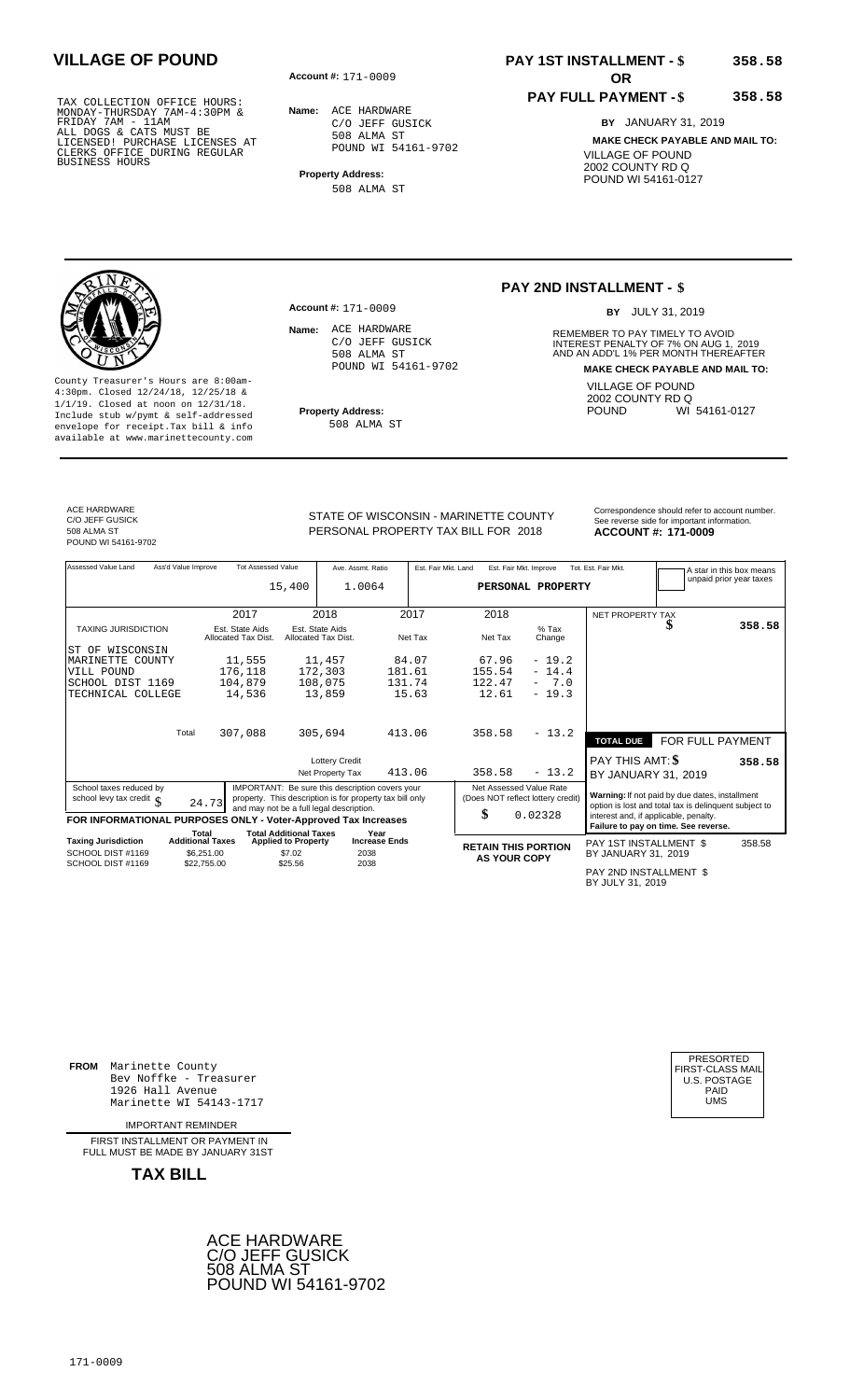**Account #: OR** 171-0055

**Name:** COTTAGE BAR & GRILL C/O SUSAN KOHL 4010 BUSINESS 141 POUND WI 54161-9726

**Property Address:** 4010 COUNTY ROAD CP

# **PAY 1ST INSTALLMENT - \$ VILLAGE OF POUND 90.81**

### **PAY FULL PAYMENT - \$**

**90.81**

**BY** JANUARY 31, 2019 **MAKE CHECK PAYABLE AND MAIL TO:** VILLAGE OF POUND 2002 COUNTY RD Q POUND WI 54161-0127

County Treasurer's Hours are 8:00am-4:30pm. Closed 12/24/18, 12/25/18 & 1/1/19. Closed at noon on 12/31/18. **Property Address:** Include stub w/pymt & self-addressed envelope for receipt.Tax bill & info available at www.marinettecounty.com

**Account #: 171-0055** 

Name: COTTAGE BAR & GRILL C/O SUSAN KOHL 4010 BUSINESS 141 POUND WI 54161-9726

4010 COUNTY ROAD CP

### **PAY 2ND INSTALLMENT - \$**

BY JULY 31, 2019

**Name:** REMEMBER TO PAY TIMELY TO AVOID INTEREST PENALTY OF 7% ON AUG 1, 2019<br>AND AN ADD'L 1% PER MONTH THEREAFTER **MAKE CHECK PAYABLE AND MAIL TO:** VILLAGE OF POUND 2002 COUNTY RD Q<br>POUND WI WI 54161-0127

COTTAGE BAR & GRILL C/O SUSAN KOHL 4010 BUSINESS 141 POUND WI 54161-9726

PERSONAL PROPERTY TAX BILL FOR 2018

STATE OF WISCONSIN - MARINETTE COUNTY<br>See reverse side for important information **ACCOUNT #: 171-0055** 

Assessed Value Land Ass'd Value Improve Tot Assessed Value Ave. Assmt. Ratio Est. Fair Mkt. Land Est. Fair Mkt. Improve Tot. Est. Fair Mkt. A star in this box means<br>unpaid prior year taxes **PERSONAL PROPERTY** NET PROPERTY TAX TAXING JURISDICTION Est. State Aids Est. State Aids % Tax **\$** Allocated Tax Dist. Allocated Tax Dist. Net Tax Net Tax Change Total **TOTAL DUE** FOR FULL PAYMENT Lottery Credit<br>Net Property Tax 94.09 90.81 - 3.5 BY JANUARY 31, Net Property Tax 94.09 90.81 - 3.5 BY JANUARY 31, 2019 School taxes reduced by<br>
school levy tax credit \$ 6.26<br>
MPORTANT: Be sure this description is for property tax bill only<br>
method levy tax credit \$ 6.26<br>
MDORIANTIONAL PURPOSES ONLY - Voter-Approved Tax Increases<br>
FOR INFOR Total Total Additional Taxes Year<br>Taxing Jurisdiction Additional Taxes Applied to Property Increase Ends **Taxing Jurisdiction and Additional Taxes Applied to Property Increase Ends <b>RETAIN THIS PORTION** PAY 1ST INSTALLMENT \$ BY JANUARY 31, **AS YOUR COPY** 2019 3,900 1.0064 2017 2018 2017 2018  **90.81** ST OF WISCONSIN MARINETTE COUNTY VILL POUND SCHOOL DIST 1169 TECHNICAL COLLEGE 11,555 176,118 104,879 14,536 11,457 172,303 108,075 13,859 19.15 41.37 30.01 3.56 17.21 39.39 31.02 3.19 - 10.1  $- 4.8$ <br>3.4  $-10.4$ 307,088 305,694 94.09 90.81 - 3.5 **90.81** 0.02328 90.81 SCHOOL DIST #1169 SCHOOL DIST #1169 \$6,251.00  $$22,755.00$  \$1.78 \$6.47 2038 2038

PAY 2ND INSTALLMENT \$ BY JULY 31, 2019

**FROM** Marinette County Bev Noffke - Treasurer (U.S. POSTAGE)<br>1926 Hall Avenue (U.S. POSTAGE)<br>Marinette WI 54143-1717 (UMS 1926 Hall Avenue Marinette WI 54143-1717

IMPORTANT REMINDER

FIRST INSTALL MENT OR PAYMENT IN FULL MUST BE MADE BY JANUARY 31ST



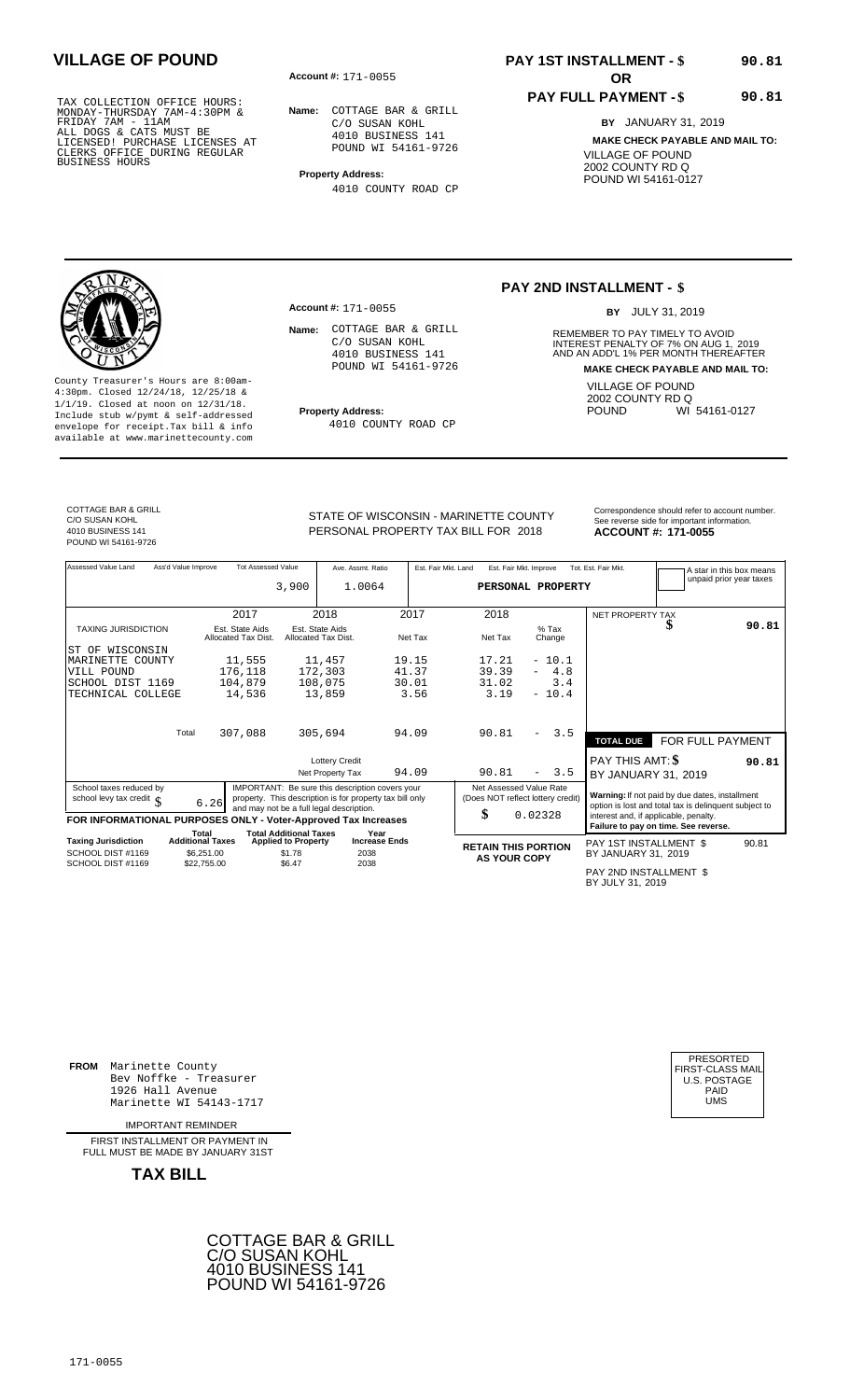**Account #: OR** 171-0079

**Name:** DAIRYLAND ELECTRICAL INDUSTRIES IN PO BOX 187 STOUGHTON WI 53589-0187

**Property Address:** 110 MEMORIAL DR

# **PAY 1ST INSTALLMENT - \$ VILLAGE OF POUND 568.14**

### **PAY FULL PAYMENT - \$ 568.14**

**BY** JANUARY 31, 2019 **MAKE CHECK PAYABLE AND MAIL TO:** VILLAGE OF POUND 2002 COUNTY RD Q POUND WI 54161-0127

County Treasurer's Hours are 8:00am-4:30pm. Closed 12/24/18, 12/25/18 & 1/1/19. Closed at noon on 12/31/18. **Property Address:** Include stub w/pymt & self-addressed envelope for receipt.Tax bill & info available at www.marinettecounty.com

**Account #:** 171-0079

Name: DAIRYLAND ELECTRICAL INDUSTRIES IN PO BOX 187 STOUGHTON WI 53589-0187

110 MEMORIAL DR

### **PAY 2ND INSTALLMENT - \$**

BY JULY 31, 2019

**Name:** REMEMBER TO PAY TIMELY TO AVOID INTEREST PENALTY OF 7% ON AUG 1, 2019<br>AND AN ADD'L 1% PER MONTH THEREAFTER **MAKE CHECK PAYABLE AND MAIL TO:** VILLAGE OF POUND 2002 COUNTY RD Q<br>POUND WI WI 54161-0127

DAIRYLAND ELECTRICAL INDUSTRIES IN PO BOX 187 STOUGHTON WI 53589-0187

PERSONAL PROPERTY TAX BILL FOR 2018

STATE OF WISCONSIN - MARINETTE COUNTY<br>See reverse side for important information

**ACCOUNT #: 171-0079** 

| Assessed Value Land                                                  | Ass'd Value Improve                                           | <b>Tot Assessed Value</b>                        | 24,400                                           | Ave. Assmt. Ratio<br>1.0064                                                                                 |                  | Est. Fair Mkt. Land | Est. Fair Mkt. Improve                                             | PERSONAL PROPERTY                     | Tot. Est. Fair Mkt.                           |                                                                                                         | A star in this box means<br>unpaid prior year taxes |
|----------------------------------------------------------------------|---------------------------------------------------------------|--------------------------------------------------|--------------------------------------------------|-------------------------------------------------------------------------------------------------------------|------------------|---------------------|--------------------------------------------------------------------|---------------------------------------|-----------------------------------------------|---------------------------------------------------------------------------------------------------------|-----------------------------------------------------|
|                                                                      |                                                               | 2017                                             |                                                  | 2018                                                                                                        |                  | 2017                | 2018                                                               |                                       | <b>NET PROPERTY TAX</b>                       |                                                                                                         |                                                     |
| <b>TAXING JURISDICTION</b>                                           |                                                               | Est. State Aids<br>Allocated Tax Dist.<br>11,555 | Est. State Aids<br>Allocated Tax Dist.           | 11,457                                                                                                      | 107.90<br>233.07 | Net Tax             | Net Tax<br>107.68<br>246.42                                        | $%$ Tax<br>Change<br>$\cdot$ 2<br>5.7 |                                               | D                                                                                                       | 568.14                                              |
|                                                                      |                                                               | 176,118<br>104,879<br>14,536                     |                                                  | 172,303<br>108,075<br>13,859                                                                                | 206.95<br>17.83  |                     | 233.23<br>19.19                                                    | 12.7<br>7.6                           |                                               |                                                                                                         |                                                     |
|                                                                      | Total                                                         | 307,088                                          |                                                  | 305,694                                                                                                     | 530.08           |                     | 568.14                                                             | 7.2                                   | <b>TOTAL DUE</b>                              | FOR FULL PAYMENT                                                                                        |                                                     |
|                                                                      |                                                               |                                                  |                                                  | <b>Lottery Credit</b><br>Net Property Tax                                                                   | 530.08           |                     | 568.14                                                             | 7.2                                   | PAY THIS AMT: \$<br>BY JANUARY 31, 2019       |                                                                                                         | 568.14                                              |
| School taxes reduced by<br>school levy tax credit $\int$             | 39.18                                                         | and may not be a full legal description.         |                                                  | IMPORTANT: Be sure this description covers your<br>property. This description is for property tax bill only |                  |                     | Net Assessed Value Rate<br>(Does NOT reflect lottery credit)<br>\$ | 0.02328                               |                                               | Warning: If not paid by due dates, installment<br>option is lost and total tax is delinquent subject to |                                                     |
| FOR INFORMATIONAL PURPOSES ONLY - Voter-Approved Tax Increases       |                                                               |                                                  |                                                  |                                                                                                             |                  |                     |                                                                    |                                       | interest and, if applicable, penalty.         | Failure to pay on time. See reverse.                                                                    |                                                     |
| <b>Taxing Jurisdiction</b><br>SCHOOL DIST #1169<br>SCHOOL DIST #1169 | Total<br><b>Additional Taxes</b><br>\$6,251.00<br>\$22,755.00 | <b>Total Additional Taxes</b>                    | <b>Applied to Property</b><br>\$11.13<br>\$40.50 | Year<br><b>Increase Ends</b><br>2038<br>2038                                                                |                  |                     | <b>RETAIN THIS PORTION</b><br><b>AS YOUR COPY</b>                  |                                       | PAY 1ST INSTALLMENT \$<br>BY JANUARY 31, 2019 |                                                                                                         | 568.14                                              |
|                                                                      |                                                               |                                                  |                                                  |                                                                                                             |                  |                     |                                                                    |                                       | PAY 2ND INSTALLMENT \$<br>BY JULY 31, 2019    |                                                                                                         |                                                     |

**FROM** Marinette County Bev Noffke - Treasurer (U.S. POSTAGE)<br>1926 Hall Avenue (U.S. POSTAGE)<br>Marinette WI 54143-1717 (U.S. POSTAGE) 1926 Hall Avenue PAID Marinette WI 54143-1717 UMS

IMPORTANT REMINDER

FIRST INSTALL MENT OR PAYMENT IN FULL MUST BE MADE BY JANUARY 31ST



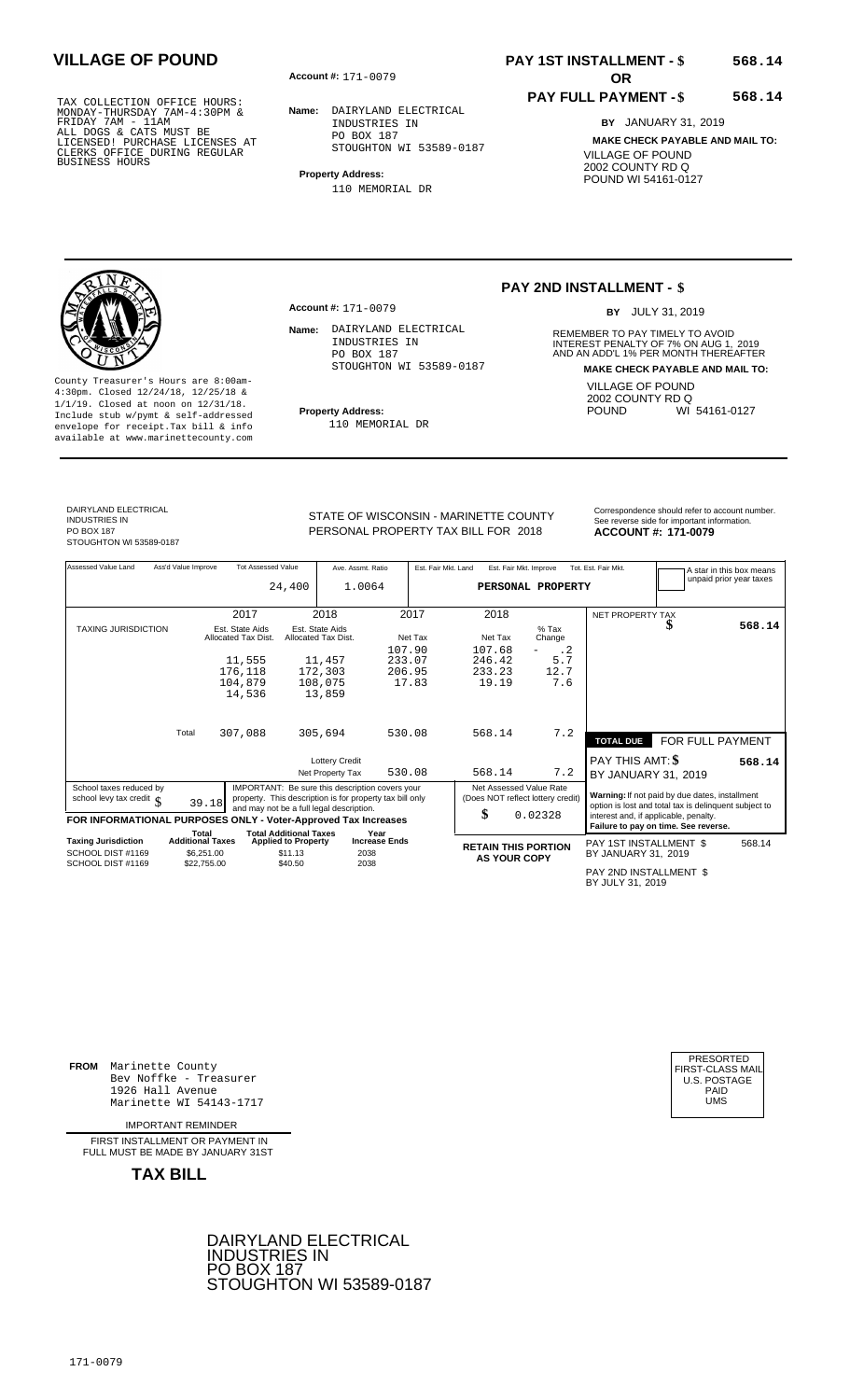**Account #: OR** 171-0060

**Name:** DIRECTV LLC CA/LA5/A130 2260 E IMPERIAL HWY EL SEGUNDO CA 90245-3501

**Property Address:**

## **PAY 1ST INSTALLMENT - \$ VILLAGE OF POUND 447.06**

### **PAY FULL PAYMENT - \$ 447.06**

**BY** JANUARY 31, 2019 **MAKE CHECK PAYABLE AND MAIL TO:** VILLAGE OF POUND 2002 COUNTY RD Q POUND WI 54161-0127

County Treasurer's Hours are 8:00am-4:30pm. Closed 12/24/18, 12/25/18 & 1/1/19. Closed at noon on 12/31/18. **Property Address:** Include stub w/pymt & self-addressed envelope for receipt.Tax bill & info available at www.marinettecounty.com

2260 E IMPERIAL HWY EL SEGUNDO CA 90245-3501

**Account #: 171-0060** 

Name: DIRECTV LLC CA/LA5/A130

### **PAY 2ND INSTALLMENT - \$**

BY JULY 31, 2019

**Name:** REMEMBER TO PAY TIMELY TO AVOID INTEREST PENALTY OF 7% ON AUG 1, 2019<br>AND AN ADD'L 1% PER MONTH THEREAFTER **MAKE CHECK PAYABLE AND MAIL TO:** VILLAGE OF POUND 2002 COUNTY RD Q<br>POUND WI WI 54161-0127

DIRECTV LLC CA/LA5/A130 2260 E IMPERIAL HWY EL SEGUNDO CA 90245-3501

STATE OF WISCONSIN - MARINETTE COUNTY<br>See reverse side for important information PERSONAL PROPERTY TAX BILL FOR 2018

**ACCOUNT #: 171-0060** 

Assessed Value Land Ass'd Value Improve Tot Assessed Value Ave. Assmt. Ratio Est. Fair Mkt. Land Est. Fair Mkt. Improve Tot. Est. Fair Mkt. A star in this box means<br>unpaid prior year taxes **PERSONAL PROPERTY** NET PROPERTY TAX TAXING JURISDICTION Est. State Aids Est. State Aids % Tax **\$** Allocated Tax Dist. Allocated Tax Dist. Net Tax Net Tax Change Total **TOTAL DUE** FOR FULL PAYMENT Lottery Credit<br>Net Property Tax 823.82 447.06 - 45.7 BY JANUARY 31, Net Property Tax 823.82 447.06 - 45.7 BY JANUARY 31, 2019 School taxes reduced by<br>
school levy tax credit \$PORMATIONAL PURPOSES ONLY - Voter-Approved Tax Increases Sed Value Rate<br>
FOR INFORMATIONAL PURPOSES ONLY - Voter-Approved Tax Increases Sed Value Rate<br>
FOR INFORMATIONAL PUR Total Total Additional Taxes Year<br>Taxing Jurisdiction Additional Taxes Applied to Property Increase Ends **Taxing Jurisdiction and Additional Taxes Applied to Property Increase Ends <b>RETAIN THIS PORTION** PAY 1ST INSTALLMENT \$ BY JANUARY 31, **AS YOUR COPY** 2019 19,200 1.0064 2017 2018 2017 2018  **447.06** ST OF WISCONSIN MARINETTE COUNTY VILL POUND SCHOOL DIST 1169 TECHNICAL COLLEGE 11,555 176,118 104,879 14,536 11,457 172,303 108,075 13,859 167.68 362.21 262.75 31.17 84.73 193.90 152.70 15.73 - 49.5 - 46.5  $-45.5$ <br> $-46.5$ <br> $-41.9$  $-49.5$ 307,088 305,694 823.82 447.06 - 45.7 **447.06** 0.02328 447.06 SCHOOL DIST #1169 SCHOOL DIST #1169 \$6,251.00  $$22,755.00$ **\$8.76**  \$31.87 2038 2038

PAY 2ND INSTALLMENT \$ BY JULY 31, 2019

**FROM** Marinette County Bev Noffke - Treasurer (U.S. POSTAGE)<br>1926 Hall Avenue (U.S. POSTAGE)<br>Marinette WI 54143-1717 (UMS 1926 Hall Avenue Marinette WI 54143-1717

IMPORTANT REMINDER

FIRST INSTALL MENT OR PAYMENT IN FULL MUST BE MADE BY JANUARY 31ST



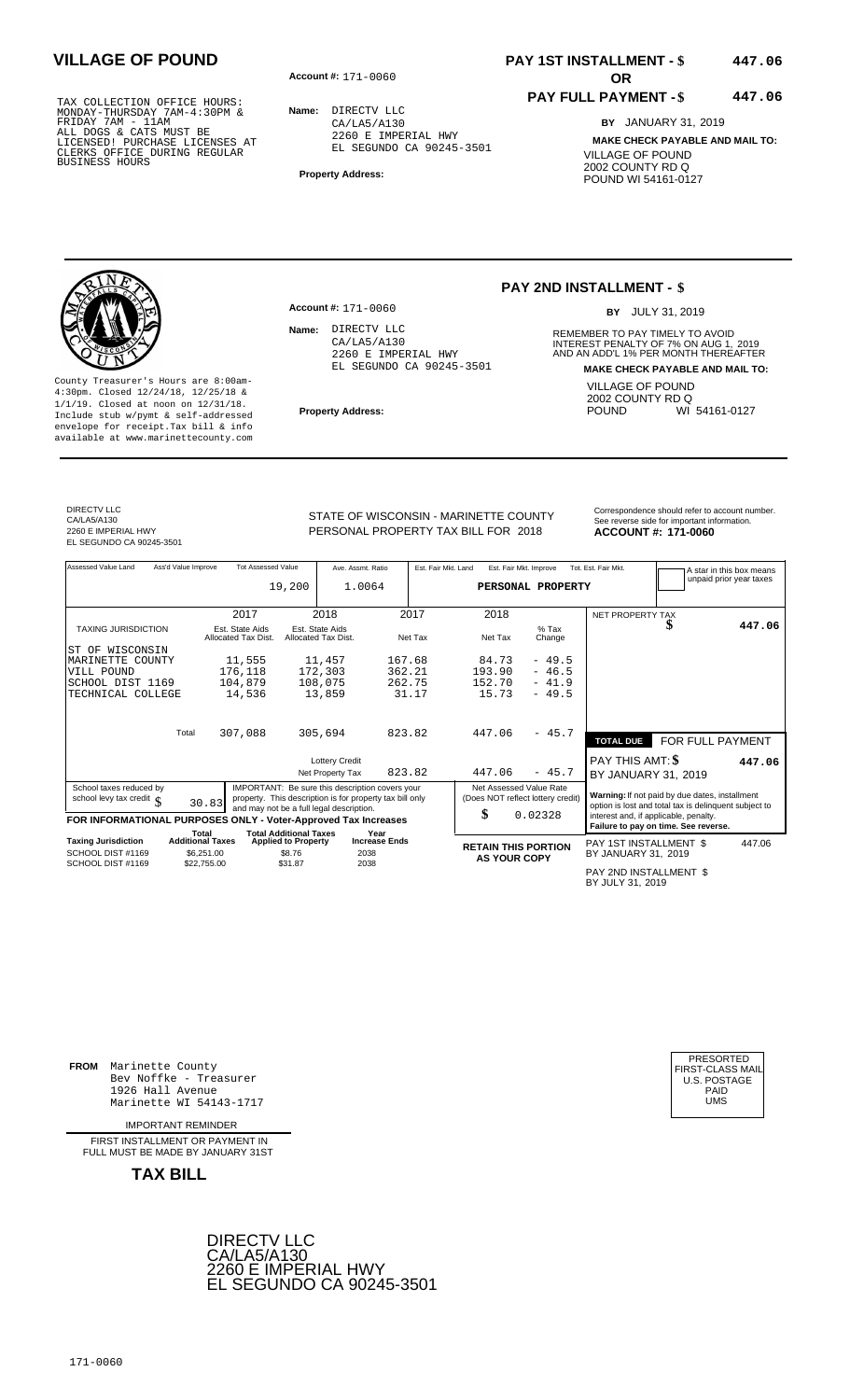**Account #: OR** 171-0033

**Name:** DISH NETWORK LLC PO BOX 6623 ENGLEWOOD CO 80155-6623

**Property Address:**

# **PAY 1ST INSTALLMENT - \$ VILLAGE OF POUND 37.25**

### **PAY FULL PAYMENT - \$ 37.25**

**BY** JANUARY 31, 2019 **MAKE CHECK PAYABLE AND MAIL TO:** VILLAGE OF POUND 2002 COUNTY RD Q POUND WI 54161-0127

County Treasurer's Hours are 8:00am-4:30pm. Closed 12/24/18, 12/25/18 & 1/1/19. Closed at noon on 12/31/18. **Property Address:** Include stub w/pymt & self-addressed envelope for receipt.Tax bill & info available at www.marinettecounty.com

**Account #:** 171-0033

Name: DISH NETWORK LLC PO BOX 6623 ENGLEWOOD CO 80155-6623

# **PAY 2ND INSTALLMENT - \$**

BY JULY 31, 2019

**Name:** REMEMBER TO PAY TIMELY TO AVOID INTEREST PENALTY OF 7% ON AUG 1, 2019<br>AND AN ADD'L 1% PER MONTH THEREAFTER **MAKE CHECK PAYABLE AND MAIL TO:** VILLAGE OF POUND 2002 COUNTY RD Q<br>POUND WI WI 54161-0127

## STATE OF WISCONSIN - MARINETTE COUNTY<br>
PERSONAL PROPERTY TAX BILL FOR 2018<br> **ACCOUNT #: 171-0033** ENGLEWOOD CO 80155-6623 **171-0033** PERSONAL PROPERTY TAX BILL FOR 2018 **ACCOUNT #: 171-0033**

| Assessed Value Land                                            | Ass'd Value Improve | <b>Tot Assessed Value</b>              |                                                             | Ave. Assmt. Ratio                                                                                                                                       |         | Est. Fair Mkt. Land | Est. Fair Mkt. Improve                                       |                   | Tot. Est. Fair Mkt.                        |                                                                                                         | A star in this box means |
|----------------------------------------------------------------|---------------------|----------------------------------------|-------------------------------------------------------------|---------------------------------------------------------------------------------------------------------------------------------------------------------|---------|---------------------|--------------------------------------------------------------|-------------------|--------------------------------------------|---------------------------------------------------------------------------------------------------------|--------------------------|
|                                                                |                     |                                        | 1,600                                                       | 1.0064                                                                                                                                                  |         |                     | PERSONAL PROPERTY                                            |                   |                                            |                                                                                                         | unpaid prior year taxes  |
|                                                                |                     |                                        |                                                             |                                                                                                                                                         |         |                     |                                                              |                   |                                            |                                                                                                         |                          |
|                                                                |                     | 2017                                   |                                                             | 2018                                                                                                                                                    | 2017    |                     | 2018                                                         |                   | <b>NET PROPERTY TAX</b>                    |                                                                                                         |                          |
| <b>TAXING JURISDICTION</b>                                     |                     | Est. State Aids<br>Allocated Tax Dist. |                                                             | Est. State Aids<br>Allocated Tax Dist.                                                                                                                  | Net Tax |                     | Net Tax                                                      | $%$ Tax<br>Change |                                            | ъ                                                                                                       | 37.25                    |
| WISCONSIN<br>ST OF                                             |                     |                                        |                                                             |                                                                                                                                                         |         |                     |                                                              |                   |                                            |                                                                                                         |                          |
| MARINETTE COUNTY                                               |                     | 11,555                                 |                                                             | 11,457                                                                                                                                                  | 7.01    |                     | 7.06                                                         | .7                |                                            |                                                                                                         |                          |
| VILL POUND                                                     |                     | 176,118                                |                                                             | 172,303                                                                                                                                                 | 15.13   |                     | 16.16                                                        | 6.8               |                                            |                                                                                                         |                          |
| SCHOOL DIST 1169                                               |                     | 104,879                                |                                                             | 108,075                                                                                                                                                 | 10.98   |                     | 12.72                                                        | 15.8              |                                            |                                                                                                         |                          |
| TECHNICAL COLLEGE                                              |                     | 14,536                                 |                                                             | 13,859                                                                                                                                                  | 1.30    |                     | 1.31                                                         | . 8               |                                            |                                                                                                         |                          |
|                                                                |                     |                                        |                                                             |                                                                                                                                                         |         |                     |                                                              |                   |                                            |                                                                                                         |                          |
|                                                                | Total               | 307,088                                |                                                             | 305,694                                                                                                                                                 | 34.42   |                     | 37.25                                                        | 8.2               | <b>TOTAL DUE</b>                           | FOR FULL PAYMENT                                                                                        |                          |
|                                                                |                     |                                        |                                                             | <b>Lottery Credit</b>                                                                                                                                   |         |                     |                                                              |                   | PAY THIS AMT: \$                           |                                                                                                         | 37.25                    |
|                                                                |                     |                                        |                                                             | Net Property Tax                                                                                                                                        | 34.42   |                     | 37.25                                                        | 8.2               | BY JANUARY 31, 2019                        |                                                                                                         |                          |
| School taxes reduced by<br>school levy tax credit $\int$       |                     | 2.57                                   |                                                             | IMPORTANT: Be sure this description covers your<br>property. This description is for property tax bill only<br>and may not be a full legal description. |         |                     | Net Assessed Value Rate<br>(Does NOT reflect lottery credit) |                   |                                            | Warning: If not paid by due dates, installment<br>option is lost and total tax is delinquent subject to |                          |
| FOR INFORMATIONAL PURPOSES ONLY - Voter-Approved Tax Increases |                     |                                        |                                                             |                                                                                                                                                         |         |                     | \$                                                           | 0.02328           | interest and, if applicable, penalty.      | Failure to pay on time. See reverse.                                                                    |                          |
| <b>Taxing Jurisdiction</b>                                     |                     | Total<br><b>Additional Taxes</b>       | <b>Total Additional Taxes</b><br><b>Applied to Property</b> | Year<br><b>Increase Ends</b>                                                                                                                            |         |                     |                                                              |                   | PAY 1ST INSTALLMENT \$                     |                                                                                                         | 37.25                    |
| SCHOOL DIST #1169                                              |                     | \$6,251.00                             | \$.73                                                       | 2038                                                                                                                                                    |         |                     | <b>RETAIN THIS PORTION</b><br><b>AS YOUR COPY</b>            |                   | BY JANUARY 31, 2019                        |                                                                                                         |                          |
| SCHOOL DIST #1169                                              |                     | \$22,755.00                            | \$2.66                                                      | 2038                                                                                                                                                    |         |                     |                                                              |                   | PAY 2ND INSTALLMENT \$<br>BY JULY 31, 2019 |                                                                                                         |                          |

**FROM** Marinette County Bev Noffke - Treasurer 1926 Hall Avenue PAID Marinette WI 54143-1717 UMS

IMPORTANT REMINDER

FIRST INSTALLMENT OR PAYMENT IN FULL MUST BE MADE BY JANUARY 31ST



| PRESORTED<br>FIRST-CLASS MAIL<br><b>U.S. POSTAGE</b><br>PAID |
|--------------------------------------------------------------|
| UMS                                                          |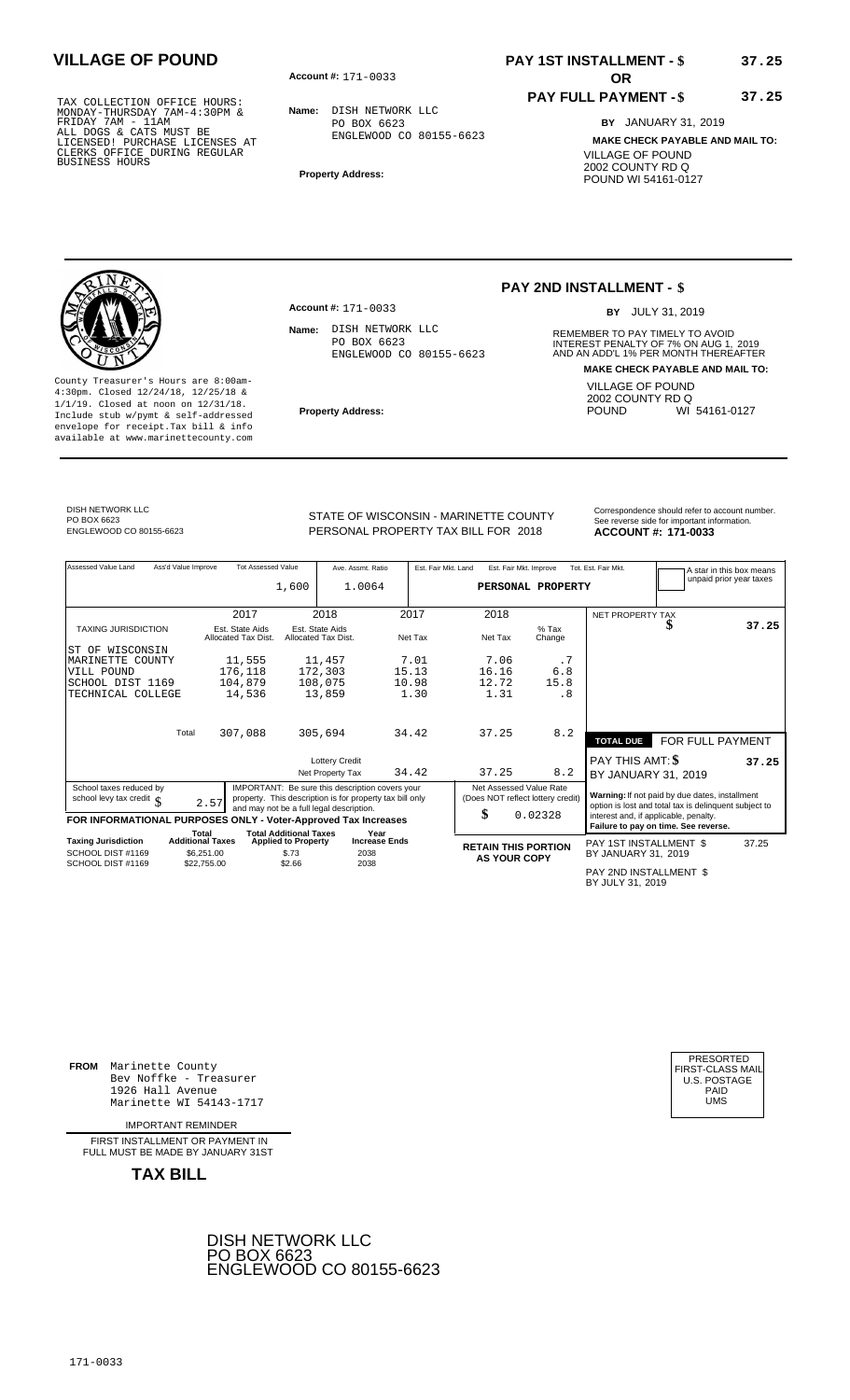**Account #: OR** 171-0010

**Name:** GAILS SILVER SHEARS C/O GAIL KORPI 2004 COUNTY ROAD Q POUND WI 54161-9708

**Property Address:** 2004 COUNTY ROAD Q

**Account #:** 171-0010

# **PAY 1ST INSTALLMENT - \$ VILLAGE OF POUND 172.31**

### **PAY FULL PAYMENT - \$ 172.31**

**BY** JANUARY 31, 2019 **MAKE CHECK PAYABLE AND MAIL TO:** VILLAGE OF POUND 2002 COUNTY RD Q POUND WI 54161-0127

### **PAY 2ND INSTALLMENT - \$**

BY JULY 31, 2019

**Name:** REMEMBER TO PAY TIMELY TO AVOID INTEREST PENALTY OF 7% ON AUG 1, 2019<br>AND AN ADD'L 1% PER MONTH THEREAFTER **MAKE CHECK PAYABLE AND MAIL TO:** VILLAGE OF POUND 2002 COUNTY RD Q<br>POUND WI WI 54161-0127

County Treasurer's Hours are 8:00am-4:30pm. Closed 12/24/18, 12/25/18 & 1/1/19. Closed at noon on 12/31/18. **Property Address:** Include stub w/pymt & self-addressed envelope for receipt.Tax bill & info available at www.marinettecounty.com

2004 COUNTY ROAD Q

Name: GAILS SILVER SHEARS C/O GAIL KORPI 2004 COUNTY ROAD Q POUND WI 54161-9708

GAILS SILVER SHEARS C/O GAIL KORPI 2004 COUNTY ROAD Q POUND WI 54161-9708

PERSONAL PROPERTY TAX BILL FOR 2018

STATE OF WISCONSIN - MARINETTE COUNTY<br>See reverse side for important information **ACCOUNT #: 171-0010** 

| Assessed Value Land                                            | Ass'd Value Improve | <b>Tot Assessed Value</b>              |                                                             | Ave. Assmt. Ratio                                        |                              |         | Est. Fair Mkt. Land | Est. Fair Mkt. Improve     |                                   | Tot. Est. Fair Mkt.                        |                                                                                                         | A star in this box means<br>unpaid prior year taxes |
|----------------------------------------------------------------|---------------------|----------------------------------------|-------------------------------------------------------------|----------------------------------------------------------|------------------------------|---------|---------------------|----------------------------|-----------------------------------|--------------------------------------------|---------------------------------------------------------------------------------------------------------|-----------------------------------------------------|
|                                                                |                     |                                        | 7,400                                                       | 1.0064                                                   |                              |         |                     |                            | PERSONAL PROPERTY                 |                                            |                                                                                                         |                                                     |
|                                                                |                     |                                        |                                                             |                                                          |                              |         |                     |                            |                                   |                                            |                                                                                                         |                                                     |
|                                                                |                     | 2017                                   |                                                             | 2018                                                     |                              | 2017    |                     | 2018                       |                                   | <b>NET PROPERTY TAX</b>                    |                                                                                                         |                                                     |
| <b>TAXING JURISDICTION</b>                                     |                     | Est. State Aids<br>Allocated Tax Dist. |                                                             | Est. State Aids<br>Allocated Tax Dist.                   |                              | Net Tax |                     | Net Tax                    | $%$ Tax<br>Change                 |                                            |                                                                                                         | 172.31                                              |
| ST OF WISCONSIN                                                |                     |                                        |                                                             |                                                          |                              |         |                     |                            |                                   |                                            |                                                                                                         |                                                     |
| MARINETTE COUNTY                                               |                     | 11,555                                 |                                                             | 11,457                                                   |                              | 38.77   |                     | 32.66                      | $-15.8$                           |                                            |                                                                                                         |                                                     |
| VILL POUND                                                     |                     | 176,118                                |                                                             | 172,303                                                  |                              | 83.74   |                     | 74.74                      | $-10.7$                           |                                            |                                                                                                         |                                                     |
| SCHOOL DIST 1169                                               |                     | 104,879                                |                                                             | 108,075                                                  |                              | 60.75   |                     | 58.85                      | $-3.1$                            |                                            |                                                                                                         |                                                     |
| TECHNICAL COLLEGE                                              |                     | 14,536                                 |                                                             | 13,859                                                   |                              | 7.21    |                     | 6.06                       | $-16.0$                           |                                            |                                                                                                         |                                                     |
|                                                                |                     |                                        |                                                             |                                                          |                              |         |                     |                            |                                   |                                            |                                                                                                         |                                                     |
|                                                                |                     |                                        |                                                             |                                                          |                              |         |                     |                            |                                   |                                            |                                                                                                         |                                                     |
|                                                                | Total               | 307,088                                |                                                             | 305,694                                                  | 190.47                       |         |                     | 172.31                     | 9.5<br>$-$                        | <b>TOTAL DUE</b>                           | FOR FULL PAYMENT                                                                                        |                                                     |
|                                                                |                     |                                        |                                                             | <b>Lottery Credit</b>                                    |                              |         |                     |                            |                                   | PAY THIS AMT: \$                           |                                                                                                         | 172.31                                              |
|                                                                |                     |                                        |                                                             | Net Property Tax                                         | 190.47                       |         |                     | 172.31                     | 9.5<br>-                          | BY JANUARY 31, 2019                        |                                                                                                         |                                                     |
| School taxes reduced by                                        |                     |                                        |                                                             | IMPORTANT: Be sure this description covers your          |                              |         |                     | Net Assessed Value Rate    |                                   |                                            |                                                                                                         |                                                     |
| school levy tax credit $\int$                                  |                     | 11.88                                  |                                                             | property. This description is for property tax bill only |                              |         |                     |                            | (Does NOT reflect lottery credit) |                                            | Warning: If not paid by due dates, installment<br>option is lost and total tax is delinquent subject to |                                                     |
|                                                                |                     |                                        |                                                             | and may not be a full legal description.                 |                              |         |                     | \$                         | 0.02328                           |                                            | interest and, if applicable, penalty.                                                                   |                                                     |
| FOR INFORMATIONAL PURPOSES ONLY - Voter-Approved Tax Increases |                     |                                        |                                                             |                                                          |                              |         |                     |                            |                                   |                                            | Failure to pay on time. See reverse.                                                                    |                                                     |
| <b>Taxing Jurisdiction</b>                                     |                     | Total<br><b>Additional Taxes</b>       | <b>Total Additional Taxes</b><br><b>Applied to Property</b> |                                                          | Year<br><b>Increase Ends</b> |         |                     |                            |                                   | PAY 1ST INSTALLMENT \$                     |                                                                                                         | 172.31                                              |
| SCHOOL DIST #1169                                              |                     | \$6,251.00                             | \$3.37                                                      | 2038                                                     |                              |         |                     | <b>RETAIN THIS PORTION</b> |                                   | BY JANUARY 31, 2019                        |                                                                                                         |                                                     |
| SCHOOL DIST #1169                                              |                     | \$22,755.00                            | \$12.28                                                     | 2038                                                     |                              |         |                     | <b>AS YOUR COPY</b>        |                                   |                                            |                                                                                                         |                                                     |
|                                                                |                     |                                        |                                                             |                                                          |                              |         |                     |                            |                                   | PAY 2ND INSTALLMENT \$<br>BY JULY 31, 2019 |                                                                                                         |                                                     |

**FROM** Marinette County Bev Noffke - Treasurer (U.S. POSTAGE)<br>1926 Hall Avenue (U.S. POSTAGE)<br>Marinette WI 54143-1717 (U.S. POSTAGE) 1926 Hall Avenue PAID Marinette WI 54143-1717 UMS

IMPORTANT REMINDER

FIRST INSTALL MENT OR PAYMENT IN FULL MUST BE MADE BY JANUARY 31ST



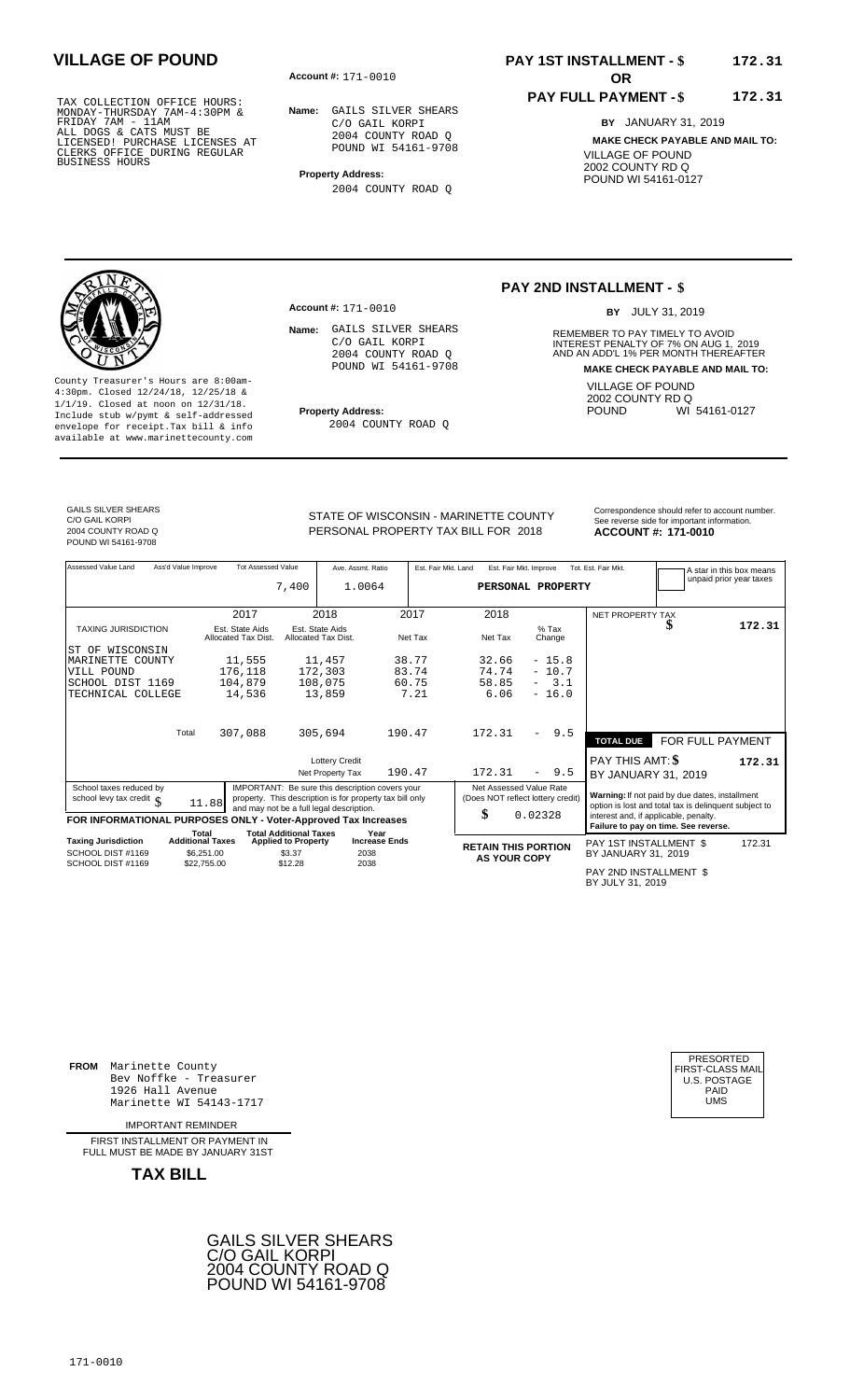**Account #: OR** 171-0072

**Name:** GRANDMA BIRDIES C/O ROBIN BAYER 2026 COUNTY ROAD Q POUND WI 54161-9707

**Property Address:** 2026 COUNTY ROAD Q

# **PAY 1ST INSTALLMENT - \$** 153.67

### **PAY FULL PAYMENT - \$ 153.67**

**BY** JANUARY 31, 2019 **MAKE CHECK PAYABLE AND MAIL TO:** VILLAGE OF POUND 2002 COUNTY RD Q POUND WI 54161-0127

### **PAY 2ND INSTALLMENT - \$**

BY JULY 31, 2019

**Name:** REMEMBER TO PAY TIMELY TO AVOID INTEREST PENALTY OF 7% ON AUG 1, 2019<br>AND AN ADD'L 1% PER MONTH THEREAFTER **MAKE CHECK PAYABLE AND MAIL TO:** VILLAGE OF POUND 2002 COUNTY RD Q<br>POUND WI WI 54161-0127

County Treasurer's Hours are 8:00am-4:30pm. Closed 12/24/18, 12/25/18 & 1/1/19. Closed at noon on 12/31/18. **Property Address:** Include stub w/pymt & self-addressed envelope for receipt.Tax bill & info available at www.marinettecounty.com

**Account #: 171-0072** 

Name: GRANDMA BIRDIES C/O ROBIN BAYER 2026 COUNTY ROAD Q POUND WI 54161-9707

2026 COUNTY ROAD Q

GRANDMA BIRDIES C/O ROBIN BAYER 2026 COUNTY ROAD Q POUND WI 54161-9707

STATE OF WISCONSIN - MARINETTE COUNTY<br>See reverse side for important information PERSONAL PROPERTY TAX BILL FOR 2018

2018 **171-0072**

Assessed Value Land Ass'd Value Improve Tot Assessed Value Ave. Assmt. Ratio Est. Fair Mkt. Land Est. Fair Mkt. Improve Tot. Est. Fair Mkt. A star in this box means<br>unpaid prior year taxes **PERSONAL PROPERTY** NET PROPERTY TAX TAXING JURISDICTION Est. State Aids Est. State Aids % Tax **\$** Allocated Tax Dist. Allocated Tax Dist. Net Tax Net Tax Change Total **TOTAL DUE** FOR FULL PAYMENT Lottery Credit<br>Net Property Tax 144.57 153.67 6.3 BY JANUARY 31, Net Property Tax BY JANUARY 31, 144.57 153.67 6.3 2019 School taxes reduced by<br>
school levy tax credit \$ 10.60 MPORTANT: Be sure this description covers your<br>
FOR INFORMATIONAL PURPOSES ONLY - Voter-Approved Tax Increases \$ 6.000 MPORTANT: Be sure this description is for prope Total Total Additional Taxes Year<br>Taxing Jurisdiction Additional Taxes Applied to Property Increase Ends **Taxing Jurisdiction and Additional Taxes Applied to Property Increase Ends <b>RETAIN THIS PORTION** PAY 1ST INSTALLMENT \$ BY JANUARY 31, **AS YOUR COPY** 2019 6,600 1.0064 2017 2018 2017 2018  **153.67** ST OF WISCONSIN MARINETTE COUNTY VILL POUND SCHOOL DIST 1169 TECHNICAL COLLEGE 11,555 176,118 104,879 14,536 11,457 172,303 108,075 13,859 29.43 63.56 46.11 5.47 29.13 66.64 52.49 5.41 - 1.0 4.8 13.8 - 1.1 307,088 305,694 144.57 153.67 6.3 **153.67** 0.02328 153.67 SCHOOL DIST #1169 SCHOOL DIST #1169 \$6,251.00  $$22,755.00$  \$3.01 \$10.96 2038 2038

PAY 2ND INSTALLMENT \$ BY JULY 31, 2019

**FROM** Marinette County Bev Noffke - Treasurer (U.S. POSTAGE)<br>1926 Hall Avenue (U.S. POSTAGE)<br>Marinette WI 54143-1717 (UMS 1926 Hall Avenue Marinette WI 54143-1717

IMPORTANT REMINDER

FIRST INSTALL MENT OR PAYMENT IN FULL MUST BE MADE BY JANUARY 31ST



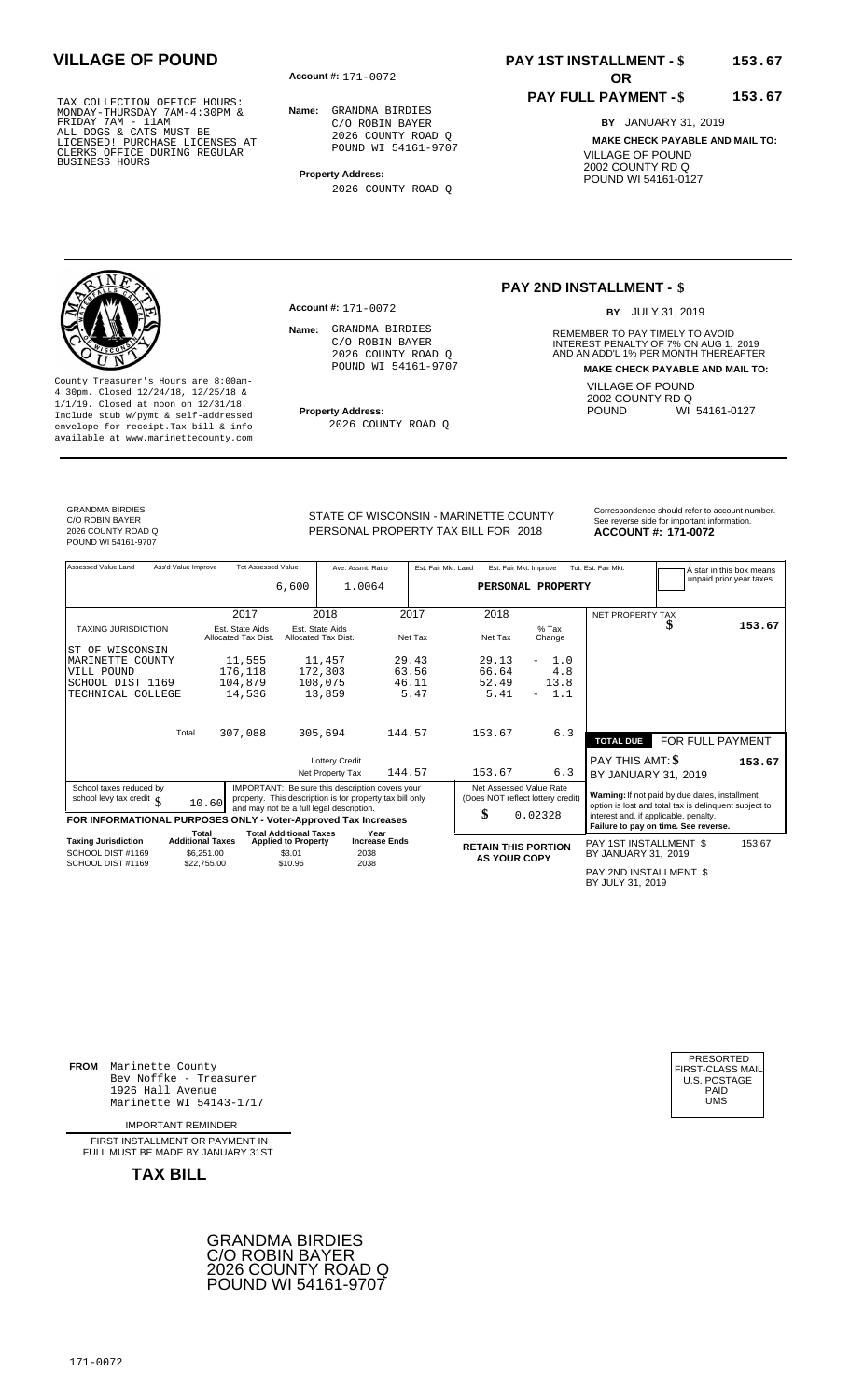**Account #: OR** 171-0074

**Account #:** 171-0074

**Name:** GRAYHAWK LEASING LLC 1412 MAIN ST STE 1500 DALLAS TX 75202-4801

**Property Address:** 3000 US HIGHWAY 141

> 1412 MAIN ST STE 1500 DALLAS TX 75202-4801

3000 US HIGHWAY 141

## **PAY 1ST INSTALLMENT - \$ VILLAGE OF POUND 6.99**

### **PAY FULL PAYMENT - \$**

**BY** JANUARY 31, 2019 **MAKE CHECK PAYABLE AND MAIL TO:** VILLAGE OF POUND 2002 COUNTY RD Q POUND WI 54161-0127

**6.99**

### **PAY 2ND INSTALLMENT - \$**

BY JULY 31, 2019

**Name:** GRAYHAWK LEASING LLC REMEMBER TO PAY TIMELY TO AVOID INTEREST PENALTY OF 7% ON AUG 1, 2019<br>AND AN ADD'L 1% PER MONTH THEREAFTER **MAKE CHECK PAYABLE AND MAIL TO:** VILLAGE OF POUND 2002 COUNTY RD Q<br>POUND WI WI 54161-0127

County Treasurer's Hours are 8:00am-4:30pm. Closed 12/24/18, 12/25/18 & 1/1/19. Closed at noon on 12/31/18. **Property Address:** Include stub w/pymt & self-addressed envelope for receipt.Tax bill & info available at www.marinettecounty.com

GRAYHAWK LEASING LLC 1412 MAIN ST STE 1500

STATE OF WISCONSIN - MARINETTE COUNTY<br>
PERSONAL PROPERTY TAX BILL FOR 2018<br> **ACCOUNT #: 171-0074** PERSONAL PROPERTY TAX BILL FOR **ACCOUNT #:** DALLAS TX 75202-4801 2018 **171-0074**

| Assessed Value Land                                            | Ass'd Value Improve              | <b>Tot Assessed Value</b>              |                                                             | Ave. Assmt. Ratio                                        |         | Est. Fair Mkt. Land               | Est. Fair Mkt. Improve |                   | Tot. Est. Fair Mkt.                        |                                                                                                         | A star in this box means |
|----------------------------------------------------------------|----------------------------------|----------------------------------------|-------------------------------------------------------------|----------------------------------------------------------|---------|-----------------------------------|------------------------|-------------------|--------------------------------------------|---------------------------------------------------------------------------------------------------------|--------------------------|
|                                                                |                                  |                                        | 300                                                         | 1.0064                                                   |         |                                   |                        | PERSONAL PROPERTY |                                            |                                                                                                         | unpaid prior year taxes  |
|                                                                |                                  | 2017                                   | 2018                                                        |                                                          | 2017    | 2018                              |                        |                   |                                            |                                                                                                         |                          |
|                                                                |                                  |                                        |                                                             |                                                          |         |                                   |                        |                   | <b>NET PROPERTY TAX</b>                    |                                                                                                         |                          |
| <b>TAXING JURISDICTION</b>                                     |                                  | Est. State Aids<br>Allocated Tax Dist. | Est. State Aids<br>Allocated Tax Dist.                      |                                                          | Net Tax | Net Tax                           |                        | $%$ Tax<br>Change |                                            | D                                                                                                       | 6.99                     |
| WISCONSIN<br>ST OF                                             |                                  |                                        |                                                             |                                                          |         |                                   |                        |                   |                                            |                                                                                                         |                          |
| MARINETTE COUNTY                                               |                                  | 11,555                                 | 11,457                                                      |                                                          | 1.87    | 1.32                              |                        | $-29.4$           |                                            |                                                                                                         |                          |
| VILL POUND                                                     |                                  | 176,118                                | 172,303                                                     |                                                          | 4.04    | 3.03                              |                        | $-25.0$           |                                            |                                                                                                         |                          |
| SCHOOL DIST 1169                                               |                                  | 104,879                                | 108,075                                                     |                                                          | 2.92    | 2.39                              |                        | $-18.2$           |                                            |                                                                                                         |                          |
| TECHNICAL COLLEGE                                              |                                  | 14,536                                 | 13,859                                                      |                                                          | .35     | .25                               |                        | $-28.6$           |                                            |                                                                                                         |                          |
|                                                                |                                  |                                        |                                                             |                                                          |         |                                   |                        |                   |                                            |                                                                                                         |                          |
|                                                                | Total                            | 307,088                                | 305,694                                                     |                                                          | 9.18    | 6.99                              |                        | $-23.9$           |                                            |                                                                                                         |                          |
|                                                                |                                  |                                        |                                                             |                                                          |         |                                   |                        |                   | <b>TOTAL DUE</b>                           | FOR FULL PAYMENT                                                                                        |                          |
|                                                                |                                  |                                        |                                                             | <b>Lottery Credit</b>                                    |         |                                   |                        |                   | PAY THIS AMT: \$                           |                                                                                                         | 6.99                     |
|                                                                |                                  |                                        |                                                             | Net Property Tax                                         | 9.18    | 6.99                              |                        | $-23.9$           | BY JANUARY 31, 2019                        |                                                                                                         |                          |
| School taxes reduced by                                        |                                  |                                        |                                                             | IMPORTANT: Be sure this description covers your          |         | Net Assessed Value Rate           |                        |                   |                                            |                                                                                                         |                          |
| school levy tax credit $\int$                                  |                                  | .48                                    |                                                             | property. This description is for property tax bill only |         | (Does NOT reflect lottery credit) |                        |                   |                                            | Warning: If not paid by due dates, installment<br>option is lost and total tax is delinquent subject to |                          |
|                                                                |                                  |                                        |                                                             | and may not be a full legal description.                 |         | \$                                |                        | 0.02328           | interest and, if applicable, penalty.      |                                                                                                         |                          |
| FOR INFORMATIONAL PURPOSES ONLY - Voter-Approved Tax Increases |                                  |                                        |                                                             |                                                          |         |                                   |                        |                   |                                            | Failure to pay on time. See reverse.                                                                    |                          |
| <b>Taxing Jurisdiction</b>                                     | Total<br><b>Additional Taxes</b> |                                        | <b>Total Additional Taxes</b><br><b>Applied to Property</b> | Year<br><b>Increase Ends</b>                             |         |                                   |                        |                   |                                            |                                                                                                         |                          |
| SCHOOL DIST #1169                                              | \$6,251,00                       |                                        | \$.14                                                       | 2038                                                     |         | <b>RETAIN THIS PORTION</b>        |                        |                   | PAY 1ST INSTALLMENT \$                     |                                                                                                         | 6.99                     |
| SCHOOL DIST #1169                                              | \$22,755.00                      |                                        | \$.50                                                       | 2038                                                     |         | <b>AS YOUR COPY</b>               |                        |                   | BY JANUARY 31, 2019                        |                                                                                                         |                          |
|                                                                |                                  |                                        |                                                             |                                                          |         |                                   |                        |                   | PAY 2ND INSTALLMENT \$<br>BY JULY 31, 2019 |                                                                                                         |                          |

**FROM** Marinette County Bev Noffke - Treasurer (U.S. POSTAGE)<br>1926 Hall Avenue (U.S. POSTAGE)<br>Marinette WI 54143-1717 (U.S. POSTAGE) 1926 Hall Avenue PAID Marinette WI 54143-1717 UMS

IMPORTANT REMINDER

FIRST INSTALL MENT OR PAYMENT IN FULL MUST BE MADE BY JANUARY 31ST



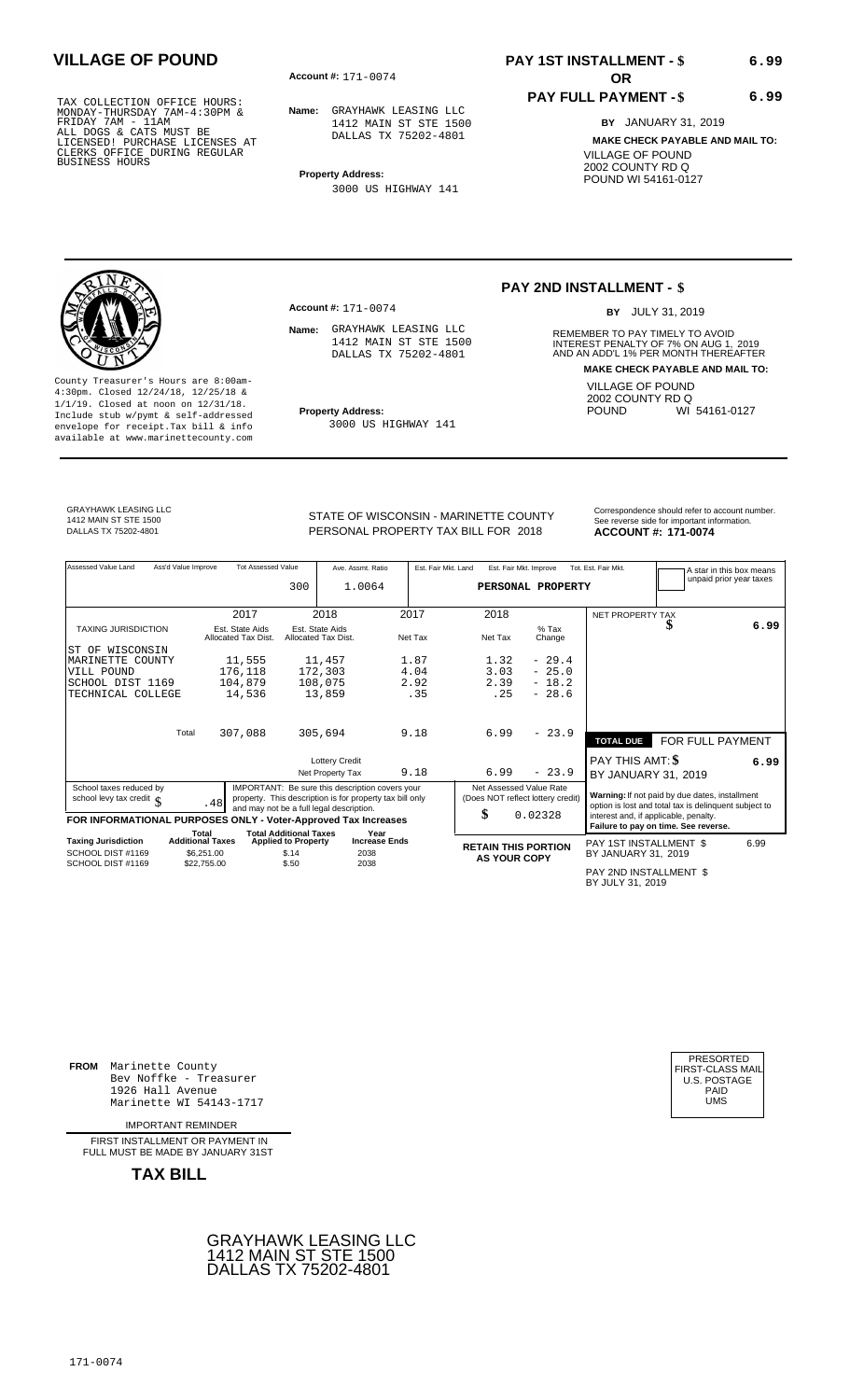**Account #: OR** 171-0002

**Account #: 171-0002** 

**Name:** JOHNSON & RENNIE LLC RODNEY JOHNSON CPA PO BOX 25 POUND WI 54161-0025

**Property Address:** 1012 COUNTY ROAD Q

Name: JOHNSON & RENNIE LLC RODNEY JOHNSON CPA

POUND WI 54161-0025

1012 COUNTY ROAD Q

PO BOX 25

# **PAY 1ST INSTALLMENT - \$ VILLAGE OF POUND 4.66**

### **PAY FULL PAYMENT - \$**

**BY** JANUARY 31, 2019 **MAKE CHECK PAYABLE AND MAIL TO:** VILLAGE OF POUND 2002 COUNTY RD Q POUND WI 54161-0127

**4.66**

# **PAY 2ND INSTALLMENT - \$**

BY JULY 31, 2019

**Name:** REMEMBER TO PAY TIMELY TO AVOID INTEREST PENALTY OF 7% ON AUG 1, 2019<br>AND AN ADD'L 1% PER MONTH THEREAFTER **MAKE CHECK PAYABLE AND MAIL TO:** VILLAGE OF POUND 2002 COUNTY RD Q<br>POUND WI WI 54161-0127

4:30pm. Closed 12/24/18, 12/25/18 & 1/1/19. Closed at noon on 12/31/18. **Property Address:** Include stub w/pymt & self-addressed envelope for receipt.Tax bill & info available at www.marinettecounty.com

PERSONAL PROPERTY TAX BILL FOR 2018

STATE OF WISCONSIN - MARINETTE COUNTY<br>See reverse side for important information 2018 **171-0002**

| Assessed Value Land                                            | Ass'd Value Improve | <b>Tot Assessed Value</b>              |                               | Ave. Assmt. Ratio                                                                                    |         | Est. Fair Mkt. Land | Est. Fair Mkt. Improve            |                          |                   | Tot. Est. Fair Mkt.                                   | A star in this box means<br>unpaid prior year taxes |
|----------------------------------------------------------------|---------------------|----------------------------------------|-------------------------------|------------------------------------------------------------------------------------------------------|---------|---------------------|-----------------------------------|--------------------------|-------------------|-------------------------------------------------------|-----------------------------------------------------|
|                                                                |                     |                                        | 200                           | 1.0064                                                                                               |         |                     | PERSONAL PROPERTY                 |                          |                   |                                                       |                                                     |
|                                                                |                     |                                        |                               |                                                                                                      |         |                     |                                   |                          |                   |                                                       |                                                     |
|                                                                |                     | 2017                                   |                               | 2018                                                                                                 | 2017    |                     | 2018                              |                          |                   | NET PROPERTY TAX                                      |                                                     |
| <b>TAXING JURISDICTION</b>                                     |                     | Est. State Aids<br>Allocated Tax Dist. |                               | Est. State Aids<br>Allocated Tax Dist.                                                               | Net Tax |                     | Net Tax                           |                          | $%$ Tax<br>Change |                                                       | 4.66                                                |
| ST OF WISCONSIN                                                |                     |                                        |                               |                                                                                                      |         |                     |                                   |                          |                   |                                                       |                                                     |
| MARINETTE COUNTY                                               |                     | 11,555                                 |                               | 11,457                                                                                               |         | .93                 | .88                               | $\overline{\phantom{0}}$ | 5.4               |                                                       |                                                     |
| VILL POUND                                                     |                     | 176,118                                |                               | 172,303                                                                                              | 2.02    |                     | 2.03                              |                          | . 5               |                                                       |                                                     |
| SCHOOL DIST 1169                                               |                     | 104,879                                |                               | 108,075                                                                                              | 1.46    |                     | 1.59                              |                          | 8.9               |                                                       |                                                     |
| TECHNICAL COLLEGE                                              |                     | 14,536                                 |                               | 13,859                                                                                               |         | .17                 | .16                               |                          | 5.9               |                                                       |                                                     |
|                                                                |                     |                                        |                               |                                                                                                      |         |                     |                                   |                          |                   |                                                       |                                                     |
|                                                                |                     |                                        |                               |                                                                                                      |         |                     |                                   |                          |                   |                                                       |                                                     |
|                                                                | Total               | 307,088                                |                               | 305,694                                                                                              | 4.59    |                     | 4.66                              |                          | 1.5               | <b>TOTAL DUE</b>                                      | FOR FULL PAYMENT                                    |
|                                                                |                     |                                        |                               | <b>Lottery Credit</b>                                                                                |         |                     |                                   |                          |                   | PAY THIS AMT: \$                                      |                                                     |
|                                                                |                     |                                        |                               | Net Property Tax                                                                                     | 4.59    |                     | 4.66                              |                          | 1.5               |                                                       | 4.66                                                |
|                                                                |                     |                                        |                               |                                                                                                      |         |                     |                                   |                          |                   | BY JANUARY 31, 2019                                   |                                                     |
| School taxes reduced by                                        |                     |                                        |                               | IMPORTANT: Be sure this description covers your                                                      |         |                     | Net Assessed Value Rate           |                          |                   | Warning: If not paid by due dates, installment        |                                                     |
| school levy tax credit $\int$                                  |                     | .32                                    |                               | property. This description is for property tax bill only<br>and may not be a full legal description. |         |                     | (Does NOT reflect lottery credit) |                          |                   | option is lost and total tax is delinquent subject to |                                                     |
| FOR INFORMATIONAL PURPOSES ONLY - Voter-Approved Tax Increases |                     |                                        |                               |                                                                                                      |         |                     | \$                                | 0.02328                  |                   | interest and, if applicable, penalty.                 |                                                     |
|                                                                | Total               |                                        | <b>Total Additional Taxes</b> | Year                                                                                                 |         |                     |                                   |                          |                   | Failure to pay on time. See reverse.                  |                                                     |
| <b>Taxing Jurisdiction</b>                                     |                     | <b>Additional Taxes</b>                | <b>Applied to Property</b>    | <b>Increase Ends</b>                                                                                 |         |                     | <b>RETAIN THIS PORTION</b>        |                          |                   | PAY 1ST INSTALLMENT \$                                | 4.66                                                |
| SCHOOL DIST #1169                                              |                     | \$6,251.00                             | \$.09                         | 2038                                                                                                 |         |                     | <b>AS YOUR COPY</b>               |                          |                   | BY JANUARY 31, 2019                                   |                                                     |
| SCHOOL DIST #1169                                              |                     | \$22,755.00                            | \$.33                         | 2038                                                                                                 |         |                     |                                   |                          |                   |                                                       |                                                     |
|                                                                |                     |                                        |                               |                                                                                                      |         |                     |                                   |                          |                   | PAY 2ND INSTALLMENT \$<br>BY JULY 31, 2019            |                                                     |

**FROM** Marinette County Bev Noffke - Treasurer (U.S. POSTAGE)<br>1926 Hall Avenue (U.S. POSTAGE)<br>Marinette WI 54143-1717 (U.S. POSTAGE) 1926 Hall Avenue PAID Marinette WI 54143-1717 UMS

IMPORTANT REMINDER

FIRST INSTALL MENT OR PAYMENT IN FULL MUST BE MADE BY JANUARY 31ST

**TAX BILL**





POUND WI 54161-0025

JOHNSON & RENNIE LLC RODNEY JOHNSON CPA

PO BOX 25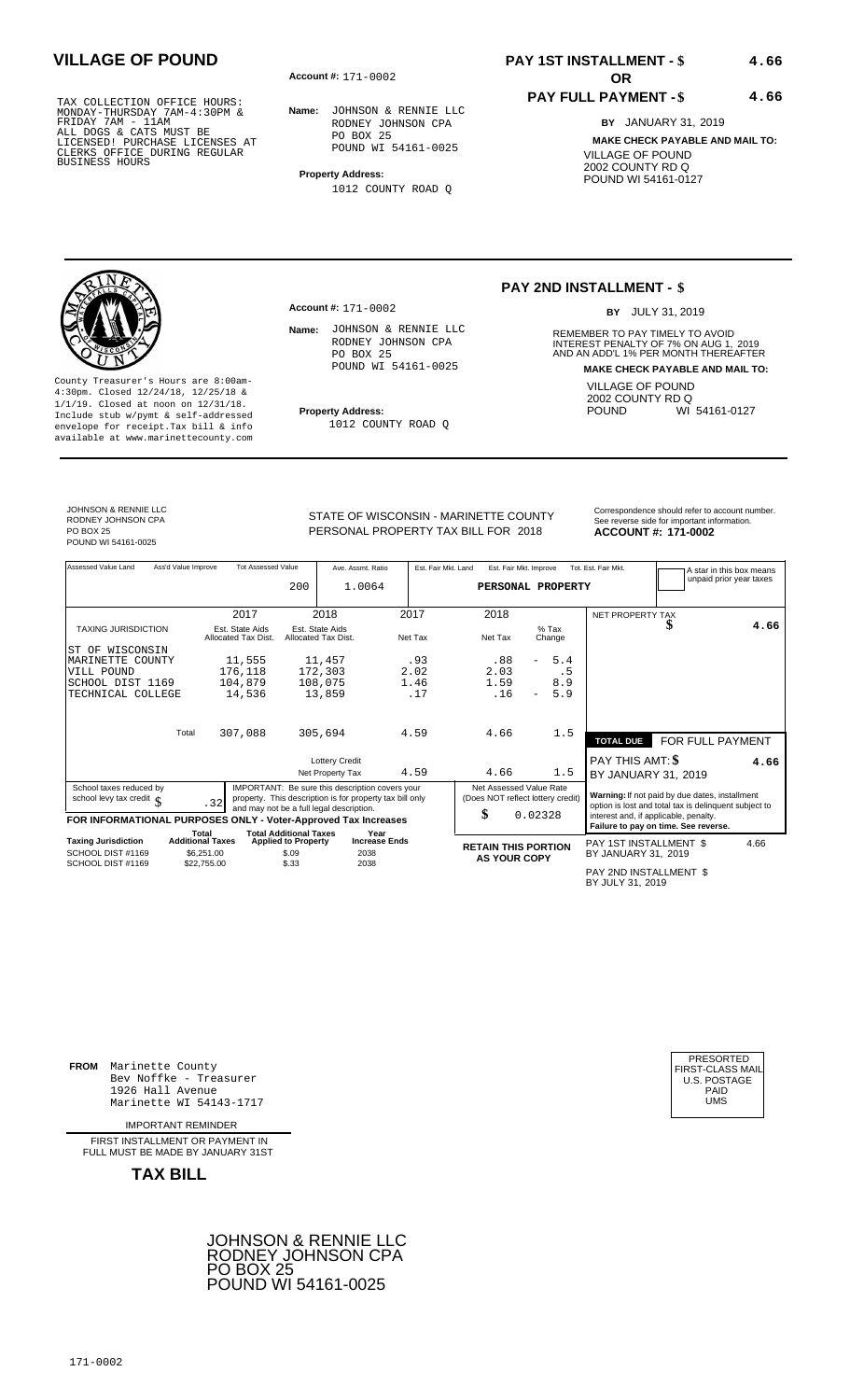**Account #: OR** 171-0019

**Name:** KATIES SUBS C/O PAULA SEEWALD PO BOX 141 POUND WI 54161-0141

**Property Address:**

**Account #:** 171-0019

Name: KATIES SUBS

3000 US HIGHWAY 141

C/O PAULA SEEWALD PO BOX 141

POUND WI 54161-0141

3000 US HIGHWAY 141

## **PAY 1ST INSTALLMENT - \$ VILLAGE OF POUND 288.73**

### **PAY FULL PAYMENT - \$**

**BY** JANUARY 31, 2019 **MAKE CHECK PAYABLE AND MAIL TO:** VILLAGE OF POUND 2002 COUNTY RD Q POUND WI 54161-0127

**288.73**

### **PAY 2ND INSTALLMENT - \$**

BY JULY 31, 2019

**Name:** REMEMBER TO PAY TIMELY TO AVOID INTEREST PENALTY OF 7% ON AUG 1, 2019<br>AND AN ADD'L 1% PER MONTH THEREAFTER **MAKE CHECK PAYABLE AND MAIL TO:** VILLAGE OF POUND 2002 COUNTY RD Q<br>POUND WI WI 54161-0127

County Treasurer's Hours are 8:00am-4:30pm. Closed 12/24/18, 12/25/18 & 1/1/19. Closed at noon on 12/31/18. **Property Address:** Include stub w/pymt & self-addressed envelope for receipt.Tax bill & info available at www.marinettecounty.com

KATIES SUBS C/O PAULA SEEWALD PO BOX 141 POUND WI 54161-0141 STATE OF WISCONSIN - MARINETTE COUNTY<br>See reverse side for important information PERSONAL PROPERTY TAX BILL FOR 2018

**ACCOUNT #: 171-0019** 

| Assessed Value Land                                            | Ass'd Value Improve     | <b>Tot Assessed Value</b>              |                               | Ave. Assmt. Ratio                                        |                      |         | Est. Fair Mkt. Land | Est. Fair Mkt. Improve     |                                   | Tot. Est. Fair Mkt.                        |                                                       | A star in this box means<br>unpaid prior year taxes |
|----------------------------------------------------------------|-------------------------|----------------------------------------|-------------------------------|----------------------------------------------------------|----------------------|---------|---------------------|----------------------------|-----------------------------------|--------------------------------------------|-------------------------------------------------------|-----------------------------------------------------|
|                                                                |                         |                                        | 12,400                        | 1.0064                                                   |                      |         |                     |                            | PERSONAL PROPERTY                 |                                            |                                                       |                                                     |
|                                                                |                         |                                        |                               |                                                          |                      |         |                     |                            |                                   |                                            |                                                       |                                                     |
|                                                                |                         | 2017                                   |                               | 2018                                                     |                      | 2017    |                     | 2018                       |                                   | NET PROPERTY TAX                           |                                                       |                                                     |
| <b>TAXING JURISDICTION</b>                                     |                         | Est. State Aids<br>Allocated Tax Dist. |                               | Est. State Aids<br>Allocated Tax Dist.                   |                      | Net Tax |                     | Net Tax                    | $%$ Tax<br>Change                 |                                            |                                                       | 288.73                                              |
| IST OF WISCONSIN                                               |                         |                                        |                               |                                                          |                      |         |                     |                            |                                   |                                            |                                                       |                                                     |
| MARINETTE COUNTY                                               |                         | 11,555                                 |                               | 11,457                                                   |                      | 55.12   |                     | 54.72                      | . 7                               |                                            |                                                       |                                                     |
| VILL POUND                                                     |                         | 176,118                                |                               | 172,303                                                  | 119.06               |         |                     | 125.23                     | 5.2                               |                                            |                                                       |                                                     |
| SCHOOL DIST 1169                                               |                         | 104,879                                |                               | 108,075                                                  |                      | 86.37   |                     | 98.62                      | 14.2                              |                                            |                                                       |                                                     |
| TECHNICAL COLLEGE                                              |                         | 14,536                                 |                               | 13,859                                                   |                      | 10.25   |                     | 10.16                      | . 9                               |                                            |                                                       |                                                     |
|                                                                |                         |                                        |                               |                                                          |                      |         |                     |                            |                                   |                                            |                                                       |                                                     |
|                                                                | Total                   | 307,088                                |                               | 305,694                                                  | 270.78               |         |                     | 288.73                     | 6.6                               |                                            |                                                       |                                                     |
|                                                                |                         |                                        |                               |                                                          |                      |         |                     |                            |                                   | <b>TOTAL DUE</b>                           | FOR FULL PAYMENT                                      |                                                     |
|                                                                |                         |                                        |                               | <b>Lottery Credit</b>                                    |                      |         |                     |                            |                                   | PAY THIS AMT: \$                           |                                                       | 288.73                                              |
|                                                                |                         |                                        |                               | Net Property Tax                                         |                      | 270.78  |                     | 288.73                     | 6.6                               | BY JANUARY 31, 2019                        |                                                       |                                                     |
| School taxes reduced by                                        |                         |                                        |                               | IMPORTANT: Be sure this description covers your          |                      |         |                     | Net Assessed Value Rate    |                                   |                                            | Warning: If not paid by due dates, installment        |                                                     |
| school levy tax credit $\int$                                  |                         | 19.91                                  |                               | property. This description is for property tax bill only |                      |         |                     |                            | (Does NOT reflect lottery credit) |                                            | option is lost and total tax is delinquent subject to |                                                     |
| FOR INFORMATIONAL PURPOSES ONLY - Voter-Approved Tax Increases |                         |                                        |                               | and may not be a full legal description.                 |                      |         |                     | \$                         | 0.02328                           |                                            | interest and, if applicable, penalty.                 |                                                     |
|                                                                | Total                   |                                        | <b>Total Additional Taxes</b> |                                                          | Year                 |         |                     |                            |                                   |                                            | Failure to pay on time. See reverse.                  |                                                     |
| <b>Taxing Jurisdiction</b>                                     | <b>Additional Taxes</b> |                                        | <b>Applied to Property</b>    |                                                          | <b>Increase Ends</b> |         |                     | <b>RETAIN THIS PORTION</b> |                                   | PAY 1ST INSTALLMENT \$                     |                                                       | 288.73                                              |
| SCHOOL DIST #1169                                              |                         | \$6,251.00                             | \$5.65                        |                                                          | 2038                 |         |                     | <b>AS YOUR COPY</b>        |                                   | BY JANUARY 31, 2019                        |                                                       |                                                     |
| SCHOOL DIST #1169                                              |                         | \$22,755.00                            | \$20.58                       |                                                          | 2038                 |         |                     |                            |                                   |                                            |                                                       |                                                     |
|                                                                |                         |                                        |                               |                                                          |                      |         |                     |                            |                                   | PAY 2ND INSTALLMENT \$<br>BY JULY 31, 2019 |                                                       |                                                     |

**FROM** Marinette County Bev Noffke - Treasurer (U.S. POSTAGE)<br>1926 Hall Avenue (U.S. POSTAGE)<br>Marinette WI 54143-1717 (U.S. POSTAGE) 1926 Hall Avenue PAID Marinette WI 54143-1717 UMS

IMPORTANT REMINDER

FIRST INSTALL MENT OR PAYMENT IN FULL MUST BE MADE BY JANUARY 31ST



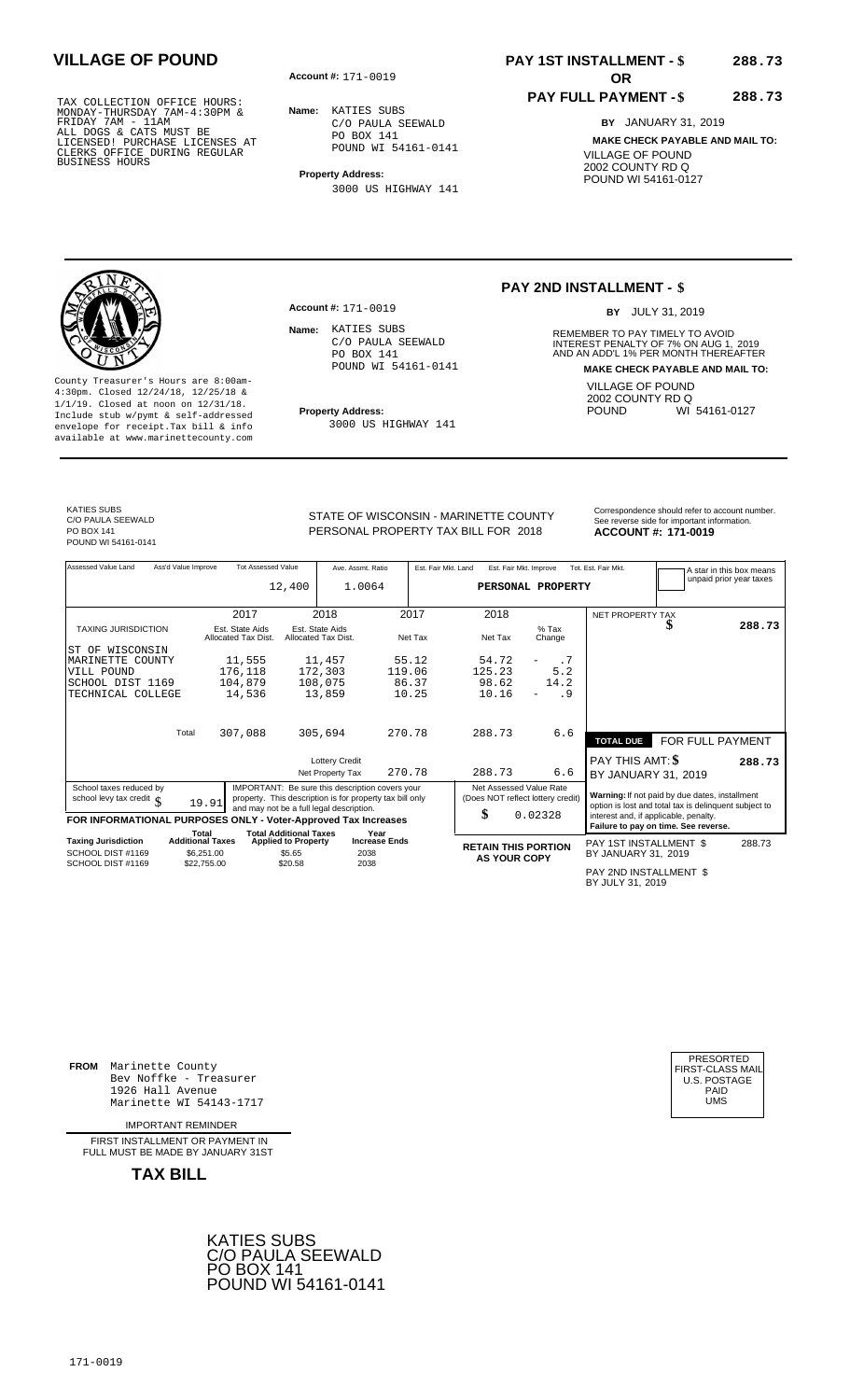**Account #: OR** 171-0068

**Name:** LAMAR ADVERTISING OF GREEN BA C/O YVETTE BOREL PO BOX 66338 BATON ROUGE LA 70896-6338

**Property Address:**

## **PAY 1ST INSTALLMENT - \$ VILLAGE OF POUND 314.34**

### **PAY FULL PAYMENT - \$ 314.34**

**BY** JANUARY 31, 2019 **MAKE CHECK PAYABLE AND MAIL TO:** VILLAGE OF POUND 2002 COUNTY RD Q POUND WI 54161-0127

County Treasurer's Hours are 8:00am-4:30pm. Closed 12/24/18, 12/25/18 & 1/1/19. Closed at noon on 12/31/18. **Property Address:** Include stub w/pymt & self-addressed envelope for receipt.Tax bill & info available at www.marinettecounty.com

**Account #:** 171-0068

Name: LAMAR ADVERTISING OF GREEN BA C/O YVETTE BOREL PO BOX 66338 BATON ROUGE LA 70896-6338

### **PAY 2ND INSTALLMENT - \$**

**BY** JULY 31, 2019

**Name:** REMEMBER TO PAY TIMELY TO AVOID INTEREST PENALTY OF 7% ON AUG 1, 2019<br>AND AN ADD'L 1% PER MONTH THEREAFTER **MAKE CHECK PAYABLE AND MAIL TO:** VILLAGE OF POUND 2002 COUNTY RD Q<br>POUND WI WI 54161-0127

LAMAR ADVERTISING OF GREEN BA C/O YVETTE BOREL PO BOX 66338

BATON ROUGE LA 70896-6338

STATE OF WISCONSIN - MARINETTE COUNTY<br>See reverse side for important information PERSONAL PROPERTY TAX BILL FOR 2018

**ACCOUNT #: 171-0068** 

| Assessed Value Land                                            | Ass'd Value Improve              | <b>Tot Assessed Value</b>              | 13,500                                                      | Ave. Assmt. Ratio<br>1.0064                                                                                                                             |                              | Est. Fair Mkt. Land |                               | Est. Fair Mkt. Improve | PERSONAL PROPERTY                 | Tot. Est. Fair Mkt.                                                                                     | A star in this box means<br>unpaid prior year taxes |
|----------------------------------------------------------------|----------------------------------|----------------------------------------|-------------------------------------------------------------|---------------------------------------------------------------------------------------------------------------------------------------------------------|------------------------------|---------------------|-------------------------------|------------------------|-----------------------------------|---------------------------------------------------------------------------------------------------------|-----------------------------------------------------|
|                                                                |                                  | 2017                                   |                                                             | 2018                                                                                                                                                    |                              | 2017                | 2018                          |                        |                                   | NET PROPERTY TAX                                                                                        |                                                     |
| <b>TAXING JURISDICTION</b>                                     |                                  | Est. State Aids<br>Allocated Tax Dist. | Est. State Aids<br>Allocated Tax Dist.                      |                                                                                                                                                         |                              | Net Tax             | Net Tax                       |                        | $%$ Tax<br>Change                 |                                                                                                         | 314.34                                              |
| ST OF WISCONSIN                                                |                                  |                                        |                                                             |                                                                                                                                                         |                              |                     |                               |                        |                                   |                                                                                                         |                                                     |
| MARINETTE COUNTY                                               |                                  | 11,555                                 |                                                             | 11,457                                                                                                                                                  |                              | 77.07               | 59.58                         |                        | $-22.7$                           |                                                                                                         |                                                     |
| VILL POUND                                                     |                                  | 176,118                                | 172,303                                                     |                                                                                                                                                         | 166.48                       |                     | 136.34                        |                        | $-18.1$                           |                                                                                                         |                                                     |
| SCHOOL DIST 1169                                               |                                  | 104,879                                | 108,075                                                     |                                                                                                                                                         | 120.76                       |                     | 107.36                        |                        | $-11.1$                           |                                                                                                         |                                                     |
| TECHNICAL COLLEGE                                              |                                  | 14,536                                 |                                                             | 13,859                                                                                                                                                  |                              | 14.33               | 11.06                         |                        | $-22.8$                           |                                                                                                         |                                                     |
|                                                                | Total                            | 307,088                                | 305,694                                                     |                                                                                                                                                         | 378.64                       |                     | 314.34                        |                        | $-17.0$                           | <b>TOTAL DUE</b>                                                                                        | FOR FULL PAYMENT                                    |
|                                                                |                                  |                                        |                                                             | <b>Lottery Credit</b><br>Net Property Tax                                                                                                               | 378.64                       |                     | 314.34                        |                        | $-17.0$                           | PAY THIS AMT: \$<br>BY JANUARY 31, 2019                                                                 | 314.34                                              |
| School taxes reduced by<br>school levy tax credit c            | 21.68                            |                                        |                                                             | IMPORTANT: Be sure this description covers your<br>property. This description is for property tax bill only<br>and may not be a full legal description. |                              |                     | Net Assessed Value Rate<br>\$ |                        | (Does NOT reflect lottery credit) | Warning: If not paid by due dates, installment<br>option is lost and total tax is delinquent subject to |                                                     |
| FOR INFORMATIONAL PURPOSES ONLY - Voter-Approved Tax Increases |                                  |                                        |                                                             |                                                                                                                                                         |                              |                     |                               |                        | 0.02328                           | interest and, if applicable, penalty.<br>Failure to pay on time. See reverse.                           |                                                     |
| <b>Taxing Jurisdiction</b>                                     | Total<br><b>Additional Taxes</b> |                                        | <b>Total Additional Taxes</b><br><b>Applied to Property</b> |                                                                                                                                                         | Year<br><b>Increase Ends</b> |                     |                               |                        |                                   |                                                                                                         | 314.34                                              |
| SCHOOL DIST #1169<br>SCHOOL DIST #1169                         | \$6.251.00<br>\$22,755.00        |                                        | \$6.16<br>\$22.41                                           | 2038<br>2038                                                                                                                                            |                              |                     | <b>RETAIN THIS PORTION</b>    | <b>AS YOUR COPY</b>    |                                   | PAY 1ST INSTALLMENT \$<br>BY JANUARY 31, 2019                                                           |                                                     |
|                                                                |                                  |                                        |                                                             |                                                                                                                                                         |                              |                     |                               |                        |                                   |                                                                                                         |                                                     |

PAY 2ND INSTALLMENT \$ BY JULY 31, 2019

PRESORTED<br>FIRST-CLASS MAI<br>U.S. POSTAGE

**FROM** Marinette County Bev Noffke - Treasurer (U.S. POSTAGE)<br>1926 Hall Avenue (U.S. POSTAGE)<br>Marinette WI 54143-1717 (UMS 1926 Hall Avenue PAID Marinette WI 54143-1717 UMS

IMPORTANT REMINDER

FIRST INSTALL MENT OR PAYMENT IN FULL MUST BE MADE BY JANUARY 31ST

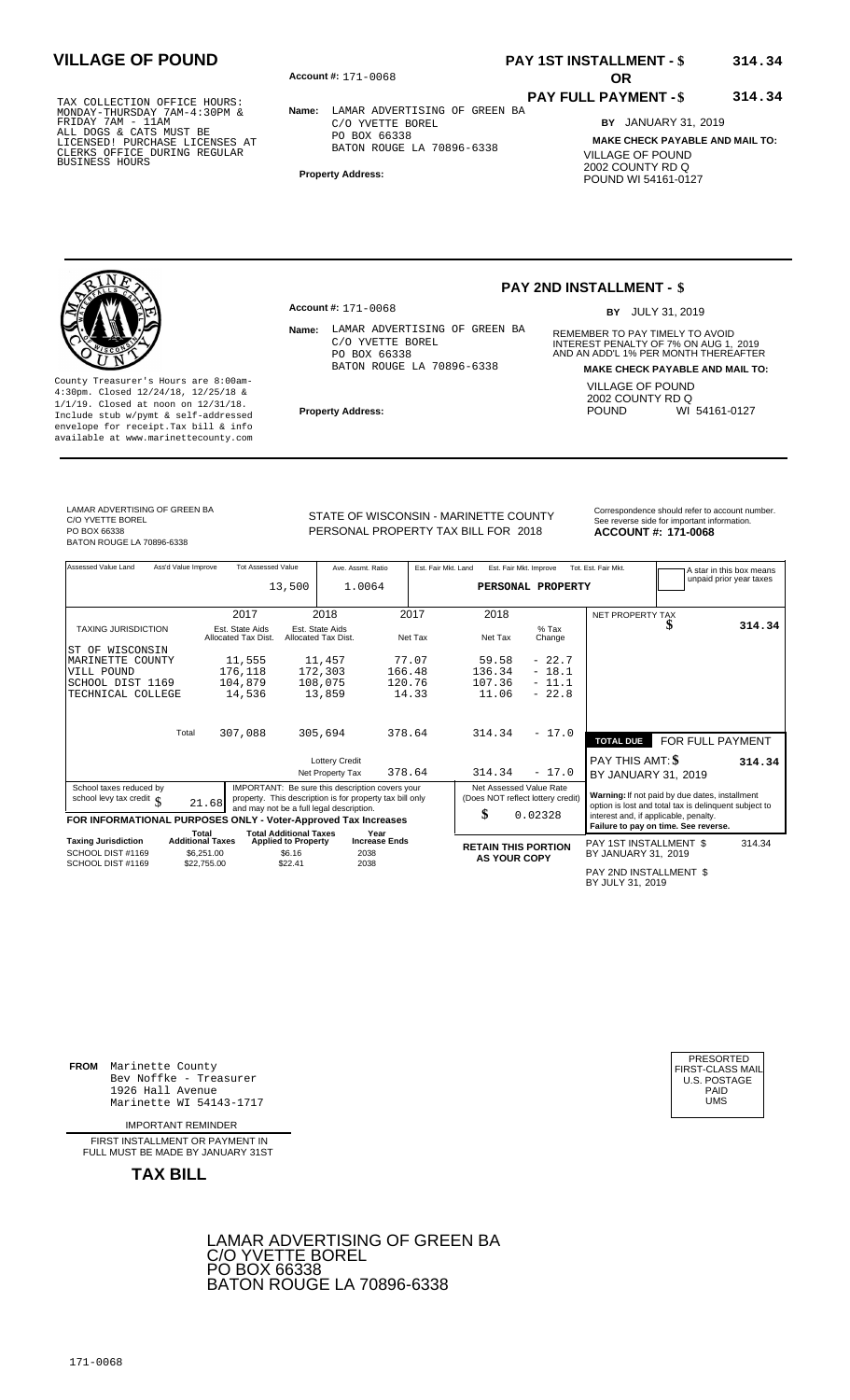**Account #: OR** 171-0076

**Name:** MARLIN LEASING PO BOX 5481 MT LAUREL NJ 08054-5481

**Property Address:**

## **PAY 1ST INSTALLMENT - \$ VILLAGE OF POUND 135.05**

### **PAY FULL PAYMENT - \$**

**BY** JANUARY 31, 2019 **MAKE CHECK PAYABLE AND MAIL TO:** VILLAGE OF POUND 2002 COUNTY RD Q POUND WI 54161-0127

**135.05**

County Treasurer's Hours are 8:00am-4:30pm. Closed 12/24/18, 12/25/18 & 1/1/19. Closed at noon on 12/31/18. **Property Address:** Include stub w/pymt & self-addressed envelope for receipt.Tax bill & info available at www.marinettecounty.com

**Account #: 171-0076** Name: MARLIN LEASING

PO BOX 5481 MT LAUREL NJ 08054-5481

## **PAY 2ND INSTALLMENT - \$**

BY JULY 31, 2019

**Name:** REMEMBER TO PAY TIMELY TO AVOID INTEREST PENALTY OF 7% ON AUG 1, 2019<br>AND AN ADD'L 1% PER MONTH THEREAFTER **MAKE CHECK PAYABLE AND MAIL TO:** VILLAGE OF POUND 2002 COUNTY RD Q<br>POUND WI WI 54161-0127

# MARLIN LEASING PO BOX 5481<br>MT LAUREL NJ 08054-5481

STATE OF WISCONSIN - MARINETTE COUNTY<br>
See reverse side for important information.<br>
PERSONAL PROPERTY TAX BILL FOR 2018<br> **ACCOUNT #: 171-0076** MT LAUREL NJ 08054-5481 **171-0076** PERSONAL PROPERTY TAX BILL FOR 2018 **ACCOUNT #: 171-0076** 

Assessed Value Land Ass'd Value Improve Tot Assessed Value Ave. Assmt. Ratio Est. Fair Mkt. Land Est. Fair Mkt. Improve Tot. Est. Fair Mkt. A star in this box means<br>unpaid prior year taxes **PERSONAL PROPERTY** NET PROPERTY TAX TAXING JURISDICTION Est. State Aids Est. State Aids % Tax **\$** Allocated Tax Dist. Allocated Tax Dist. Net Tax Net Tax Change Total **TOTAL DUE** FOR FULL PAYMENT Lottery Credit<br>Net Property Tax 162.93 135.05 - 17.1 BY JANUARY 31, Net Property Tax BY JANUARY 31, 162.93 135.05 - 17.1 2019 School taxes reduced by<br>
school levy tax credit \$\been general to be a full legal description is for property tax bill only<br>
FOR INFORMATIONAL PURPOSES ONLY - Voter-Approved Tax Increases<br>
FOR INFORMATIONAL PURPOSES ONLY -Total Total Additional Taxes Year<br>Taxing Jurisdiction Additional Taxes Applied to Property Increase Ends **Taxing Jurisdiction and Additional Taxes Applied to Property Increase Ends <b>RETAIN THIS PORTION** PAY 1ST INSTALLMENT \$ BY JANUARY 31, **AS YOUR COPY** 2019 5,800 1.0064 2017 2018 2017 2018  **135.05** ST OF WISCONSIN MARINETTE COUNTY VILL POUND SCHOOL DIST 1169 TECHNICAL COLLEGE 11,555 176,118 104,879 14,536 11,457 172,303 108,075 13,859 33.16 71.64 51.97 6.17 25.60 58.57 46.13 4.75 - 22.8 - 18.2 - 11.2  $-23.0$ 307,088 305,694 162.93 135.05 - 17.1 **135.05** 0.02328 135.05 SCHOOL DIST #1169 SCHOOL DIST #1169 \$6,251.00  $$22,755.00$  \$2.64  $$9.63$ 2038 2038

PAY 2ND INSTALLMENT \$ BY JULY 31, 2019

**FROM** Marinette County Bev Noffke - Treasurer 1926 Hall Avenue Marinette WI 54143-1717

IMPORTANT REMINDER

FIRST INSTALL MENT OR PAYMENT IN FULL MUST BE MADE BY JANUARY 31ST



| PRESORTED           |
|---------------------|
| FIRST-CLASS MAIL    |
|                     |
| <b>U.S. POSTAGE</b> |
| PAID                |
| UMS                 |
|                     |
|                     |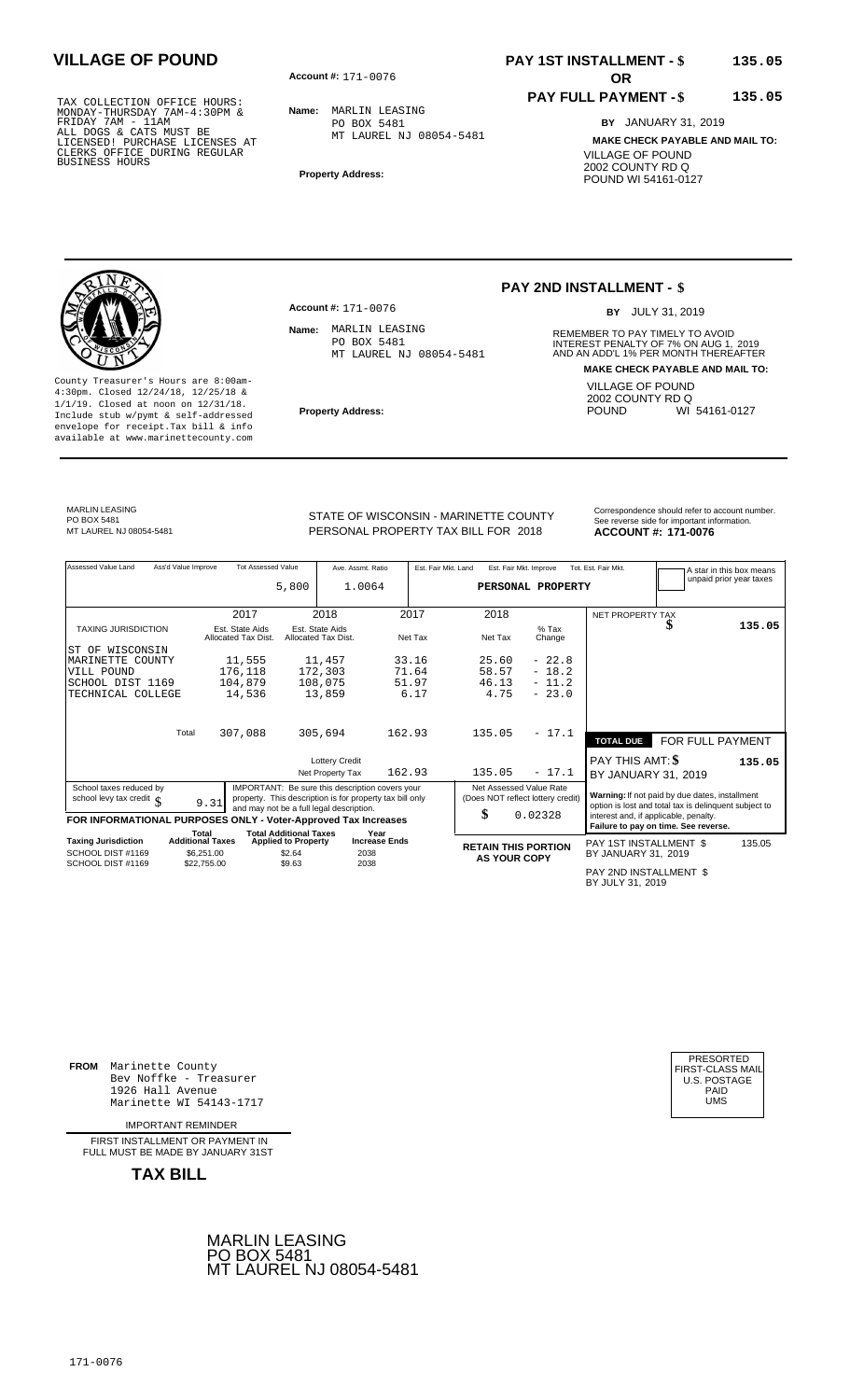**Account #: OR** 171-0052

**Account #:** 171-0052

Name: MELCO INC

**Name:** MELCO INC C/O MEL GROSS PO BOX 211 POUND WI 54161-0211

**Property Address:** 1012 COUNTY ROAD Q

> C/O MEL GROSS PO BOX 211

POUND WI 54161-0211

1012 COUNTY ROAD Q

# **PAY 1ST INSTALLMENT - \$ VILLAGE OF POUND 249.14**

### **PAY FULL PAYMENT - \$ 249.14**

**BY** JANUARY 31, 2019 **MAKE CHECK PAYABLE AND MAIL TO:** VILLAGE OF POUND 2002 COUNTY RD Q POUND WI 54161-0127

# **PAY 2ND INSTALLMENT - \$**

BY JULY 31, 2019

**Name:** REMEMBER TO PAY TIMELY TO AVOID INTEREST PENALTY OF 7% ON AUG 1, 2019<br>AND AN ADD'L 1% PER MONTH THEREAFTER **MAKE CHECK PAYABLE AND MAIL TO:** VILLAGE OF POUND 2002 COUNTY RD Q<br>POUND WI WI 54161-0127

County Treasurer's Hours are 8:00am-4:30pm. Closed 12/24/18, 12/25/18 & 1/1/19. Closed at noon on 12/31/18. **Property Address:** Include stub w/pymt & self-addressed envelope for receipt.Tax bill & info available at www.marinettecounty.com

MELCO INC C/O MEL GROSS PO BOX 211 POUND WI 54161-0211

STATE OF WISCONSIN - MARINETTE COUNTY<br>See reverse side for important information PERSONAL PROPERTY TAX BILL FOR 2018

**ACCOUNT #: 171-0052** 

| Assessed Value Land                                            | Ass'd Value Improve              | <b>Tot Assessed Value</b>              |                                                             | Ave. Assmt. Ratio                                        |                              |         | Est. Fair Mkt. Land | Est. Fair Mkt. Improve            |                   | Tot. Est. Fair Mkt.                        |                                                                                                         | A star in this box means<br>unpaid prior year taxes |
|----------------------------------------------------------------|----------------------------------|----------------------------------------|-------------------------------------------------------------|----------------------------------------------------------|------------------------------|---------|---------------------|-----------------------------------|-------------------|--------------------------------------------|---------------------------------------------------------------------------------------------------------|-----------------------------------------------------|
|                                                                |                                  |                                        | 10,700                                                      | 1.0064                                                   |                              |         |                     |                                   | PERSONAL PROPERTY |                                            |                                                                                                         |                                                     |
|                                                                |                                  |                                        |                                                             |                                                          |                              |         |                     |                                   |                   |                                            |                                                                                                         |                                                     |
|                                                                |                                  | 2017                                   |                                                             | 2018                                                     |                              | 2017    |                     | 2018                              |                   | <b>NET PROPERTY TAX</b>                    |                                                                                                         |                                                     |
| <b>TAXING JURISDICTION</b>                                     |                                  | Est. State Aids<br>Allocated Tax Dist. |                                                             | Est. State Aids<br>Allocated Tax Dist.                   |                              | Net Tax |                     | Net Tax                           | $%$ Tax<br>Change |                                            |                                                                                                         | 249.14                                              |
| WISCONSIN<br>ST OF                                             |                                  |                                        |                                                             |                                                          |                              |         |                     |                                   |                   |                                            |                                                                                                         |                                                     |
| MARINETTE COUNTY                                               |                                  | 11,555                                 |                                                             | 11,457                                                   |                              | 47.64   |                     | 47.22                             | . 9               |                                            |                                                                                                         |                                                     |
| VILL POUND                                                     |                                  | 176,118                                |                                                             | 172,303                                                  | 102.91                       |         |                     | 108.06                            | 5.0               |                                            |                                                                                                         |                                                     |
| SCHOOL DIST 1169                                               |                                  | 104,879                                |                                                             | 108,075                                                  |                              | 74.65   |                     | 85.10                             | 14.0              |                                            |                                                                                                         |                                                     |
| TECHNICAL COLLEGE                                              |                                  | 14,536                                 |                                                             | 13,859                                                   |                              | 8.86    |                     | 8.76                              | 1.1               |                                            |                                                                                                         |                                                     |
|                                                                |                                  |                                        |                                                             |                                                          |                              |         |                     |                                   |                   |                                            |                                                                                                         |                                                     |
|                                                                |                                  |                                        |                                                             |                                                          |                              |         |                     |                                   |                   |                                            |                                                                                                         |                                                     |
|                                                                | Total                            | 307,088                                |                                                             | 305,694                                                  |                              | 234.06  |                     | 249.14                            | 6.4               | <b>TOTAL DUE</b>                           | FOR FULL PAYMENT                                                                                        |                                                     |
|                                                                |                                  |                                        |                                                             | <b>Lottery Credit</b>                                    |                              |         |                     |                                   |                   | PAY THIS AMT: \$                           |                                                                                                         | 249.14                                              |
|                                                                |                                  |                                        |                                                             | Net Property Tax                                         |                              | 234.06  |                     | 249.14                            | 6.4               | BY JANUARY 31, 2019                        |                                                                                                         |                                                     |
| School taxes reduced by                                        |                                  |                                        |                                                             | IMPORTANT: Be sure this description covers your          |                              |         |                     | Net Assessed Value Rate           |                   |                                            |                                                                                                         |                                                     |
| school levy tax credit $\int$                                  | 17.18                            |                                        |                                                             | property. This description is for property tax bill only |                              |         |                     | (Does NOT reflect lottery credit) |                   |                                            | Warning: If not paid by due dates, installment<br>option is lost and total tax is delinquent subject to |                                                     |
|                                                                |                                  |                                        |                                                             | and may not be a full legal description.                 |                              |         |                     | \$                                | 0.02328           |                                            | interest and, if applicable, penalty.                                                                   |                                                     |
| FOR INFORMATIONAL PURPOSES ONLY - Voter-Approved Tax Increases |                                  |                                        |                                                             |                                                          |                              |         |                     |                                   |                   |                                            | Failure to pay on time. See reverse.                                                                    |                                                     |
| <b>Taxing Jurisdiction</b>                                     | Total<br><b>Additional Taxes</b> |                                        | <b>Total Additional Taxes</b><br><b>Applied to Property</b> |                                                          | Year<br><b>Increase Ends</b> |         |                     |                                   |                   | PAY 1ST INSTALLMENT \$                     |                                                                                                         | 249.14                                              |
| SCHOOL DIST #1169                                              | \$6,251.00                       |                                        | \$4.88                                                      | 2038                                                     |                              |         |                     | <b>RETAIN THIS PORTION</b>        |                   | BY JANUARY 31, 2019                        |                                                                                                         |                                                     |
| SCHOOL DIST #1169                                              | \$22,755.00                      |                                        | \$17.76                                                     | 2038                                                     |                              |         |                     | <b>AS YOUR COPY</b>               |                   |                                            |                                                                                                         |                                                     |
|                                                                |                                  |                                        |                                                             |                                                          |                              |         |                     |                                   |                   | PAY 2ND INSTALLMENT \$<br>BY JULY 31, 2019 |                                                                                                         |                                                     |

**FROM** Marinette County Bev Noffke - Treasurer 1926 Hall Avenue PAID Marinette WI 54143-1717 UMS

IMPORTANT REMINDER

FIRST INSTALLMENT OR PAYMENT IN FULL MUST BE MADE BY JANUARY 31ST



| PRESORTED        |
|------------------|
|                  |
| FIRST-CLASS MAIL |
| U.S. POSTAGE     |
| PAID             |
|                  |
| UMS              |
|                  |
|                  |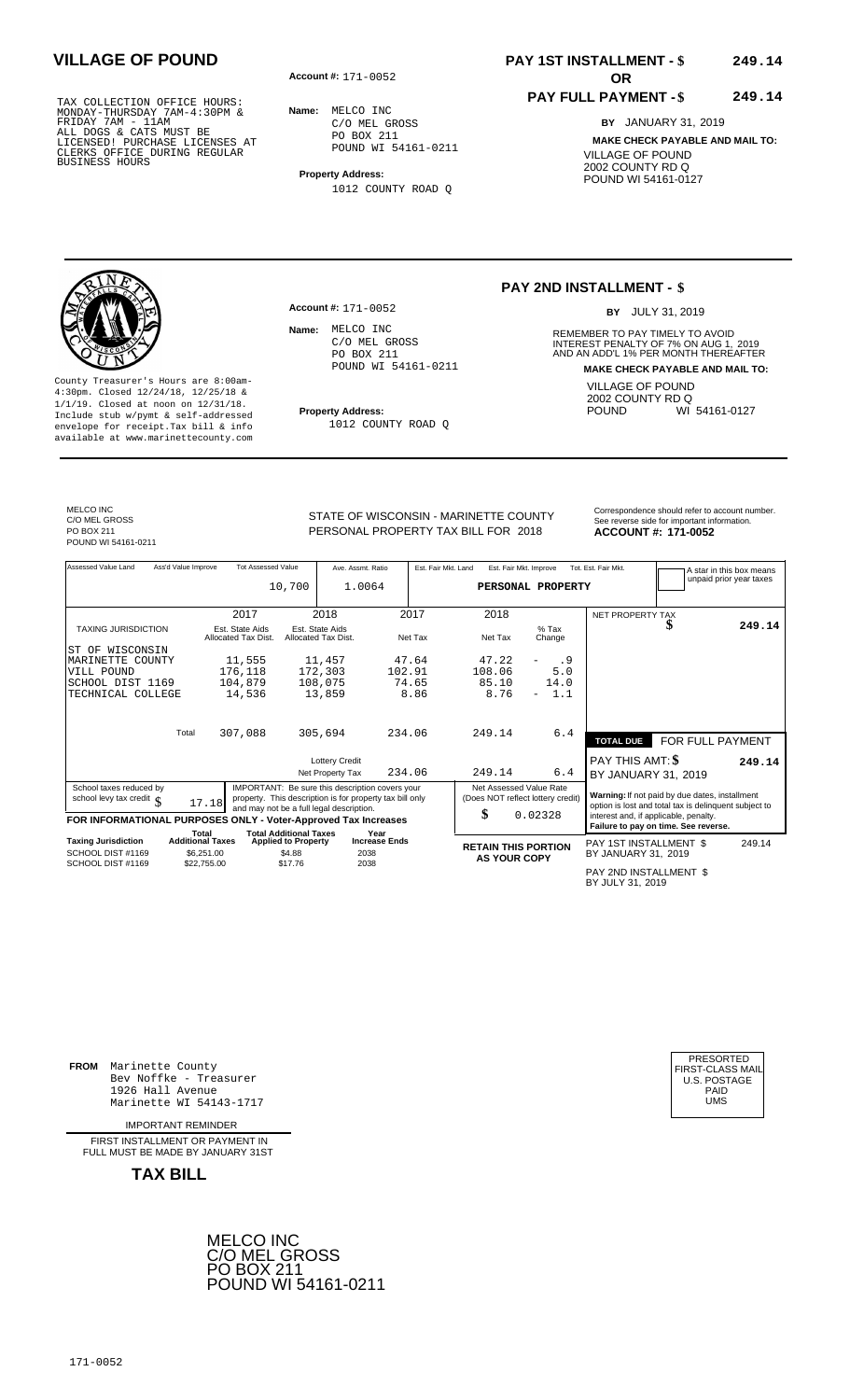**Account #: OR** 171-0032

**Name:** OSTERBERG CHIROPRACTIC C/O BRIAN OSTERBERG 3030 US HIGHWAY 141 S POUND WI 54161

**Property Address:**

**Account #:** 171-0032

3030 US HIGHWAY 141

Name: OSTERBERG CHIROPRACTIC C/O BRIAN OSTERBERG 3030 US HIGHWAY 141 S POUND WI 54161

3030 US HIGHWAY 141

## **PAY 1ST INSTALLMENT - \$ VILLAGE OF POUND 169.98**

### **PAY FULL PAYMENT - \$ 169.98**

**BY** JANUARY 31, 2019 **MAKE CHECK PAYABLE AND MAIL TO:** VILLAGE OF POUND 2002 COUNTY RD Q POUND WI 54161-0127

### **PAY 2ND INSTALLMENT - \$**

BY JULY 31, 2019

**Name:** REMEMBER TO PAY TIMELY TO AVOID INTEREST PENALTY OF 7% ON AUG 1, 2019<br>AND AN ADD'L 1% PER MONTH THEREAFTER **MAKE CHECK PAYABLE AND MAIL TO:** VILLAGE OF POUND 2002 COUNTY RD Q<br>POUND WI WI 54161-0127

4:30pm. Closed 12/24/18, 12/25/18 & 1/1/19. Closed at noon on 12/31/18. **Property Address:** Include stub w/pymt & self-addressed envelope for receipt.Tax bill & info available at www.marinettecounty.com

OSTERBERG CHIROPRACTIC C/O BRIAN OSTERBERG 3030 US HIGHWAY 141 S POUND WI 54161

County Treasurer's Hours are 8:00am-

STATE OF WISCONSIN - MARINETTE COUNTY<br>See reverse side for important information PERSONAL PROPERTY TAX BILL FOR 2018

ACCOUNT #: 171-0032

| Assessed Value Land                                            | Ass'd Value Improve              | <b>Tot Assessed Value</b>              | 7,300                                | Ave. Assmt. Ratio<br>1.0064                                                                                                                             |                      |         | Est. Fair Mkt. Land | Est. Fair Mkt. Improve  | PERSONAL PROPERTY                 | Tot. Est. Fair Mkt.                        |                                                                                                         | A star in this box means<br>unpaid prior year taxes |
|----------------------------------------------------------------|----------------------------------|----------------------------------------|--------------------------------------|---------------------------------------------------------------------------------------------------------------------------------------------------------|----------------------|---------|---------------------|-------------------------|-----------------------------------|--------------------------------------------|---------------------------------------------------------------------------------------------------------|-----------------------------------------------------|
|                                                                |                                  | 2017                                   |                                      | 2018                                                                                                                                                    |                      | 2017    |                     | 2018                    |                                   | <b>NET PROPERTY TAX</b>                    |                                                                                                         |                                                     |
| <b>TAXING JURISDICTION</b>                                     |                                  | Est. State Aids<br>Allocated Tax Dist. |                                      | Est. State Aids<br>Allocated Tax Dist.                                                                                                                  |                      | Net Tax |                     | Net Tax                 | $%$ Tax<br>Change                 |                                            | ъ                                                                                                       | 169.98                                              |
| ST OF WISCONSIN                                                |                                  |                                        |                                      |                                                                                                                                                         |                      |         |                     |                         |                                   |                                            |                                                                                                         |                                                     |
| MARINETTE COUNTY                                               |                                  | 11,555                                 |                                      | 11,457                                                                                                                                                  |                      | 39.23   |                     | 32.22                   | $-17.9$                           |                                            |                                                                                                         |                                                     |
| VILL POUND                                                     |                                  | 176,118                                |                                      | 172,303                                                                                                                                                 |                      | 84.75   |                     | 73.72                   | $-13.0$                           |                                            |                                                                                                         |                                                     |
| SCHOOL DIST 1169                                               |                                  | 104,879                                |                                      | 108,075                                                                                                                                                 |                      | 61.48   |                     | 58.06                   | $-5.6$                            |                                            |                                                                                                         |                                                     |
| TECHNICAL COLLEGE                                              |                                  | 14,536                                 |                                      | 13,859                                                                                                                                                  |                      | 7.29    |                     | 5.98                    | $-18.0$                           |                                            |                                                                                                         |                                                     |
|                                                                | Total                            | 307,088                                |                                      | 305,694                                                                                                                                                 | 192.76               |         |                     | 169.98                  | $-11.8$                           |                                            |                                                                                                         |                                                     |
|                                                                |                                  |                                        |                                      |                                                                                                                                                         |                      |         |                     |                         |                                   | <b>TOTAL DUE</b>                           | FOR FULL PAYMENT                                                                                        |                                                     |
|                                                                |                                  |                                        |                                      | <b>Lottery Credit</b>                                                                                                                                   |                      |         |                     |                         |                                   | PAY THIS AMT: \$                           |                                                                                                         | 169.98                                              |
|                                                                |                                  |                                        |                                      | Net Property Tax                                                                                                                                        | 192.76               |         |                     | 169.98                  | $-11.8$                           | BY JANUARY 31, 2019                        |                                                                                                         |                                                     |
| School taxes reduced by<br>school levy tax credit $\int$       | 11.72                            |                                        |                                      | IMPORTANT: Be sure this description covers your<br>property. This description is for property tax bill only<br>and may not be a full legal description. |                      |         |                     | Net Assessed Value Rate | (Does NOT reflect lottery credit) |                                            | Warning: If not paid by due dates, installment<br>option is lost and total tax is delinquent subject to |                                                     |
| FOR INFORMATIONAL PURPOSES ONLY - Voter-Approved Tax Increases |                                  |                                        |                                      |                                                                                                                                                         |                      |         | \$                  |                         | 0.02328                           | interest and, if applicable, penalty.      | Failure to pay on time. See reverse.                                                                    |                                                     |
|                                                                | Total<br><b>Additional Taxes</b> |                                        | <b>Total Additional Taxes</b>        |                                                                                                                                                         | Year                 |         |                     |                         |                                   |                                            |                                                                                                         |                                                     |
| Taxing Jurisdiction<br>SCHOOL DIST #1169                       |                                  |                                        | <b>Applied to Property</b><br>\$3.33 | 2038                                                                                                                                                    | <b>Increase Ends</b> |         |                     |                         | <b>RETAIN THIS PORTION</b>        | PAY 1ST INSTALLMENT \$                     |                                                                                                         | 169.98                                              |
| SCHOOL DIST #1169                                              | \$6,251,00<br>\$22,755.00        |                                        | \$12.12                              | 2038                                                                                                                                                    |                      |         |                     | <b>AS YOUR COPY</b>     |                                   | BY JANUARY 31, 2019                        |                                                                                                         |                                                     |
|                                                                |                                  |                                        |                                      |                                                                                                                                                         |                      |         |                     |                         |                                   | PAY 2ND INSTALLMENT \$<br>BY JULY 31, 2019 |                                                                                                         |                                                     |

**FROM** Marinette County Bev Noffke - Treasurer (U.S. POSTAGE)<br>1926 Hall Avenue (U.S. POSTAGE)<br>Marinette WI 54143-1717 (UMS 1926 Hall Avenue PAID Marinette WI 54143-1717 UMS

IMPORTANT REMINDER

FIRST INSTALL MENT OR PAYMENT IN FULL MUST BE MADE BY JANUARY 31ST

**TAX BILL**





171-0032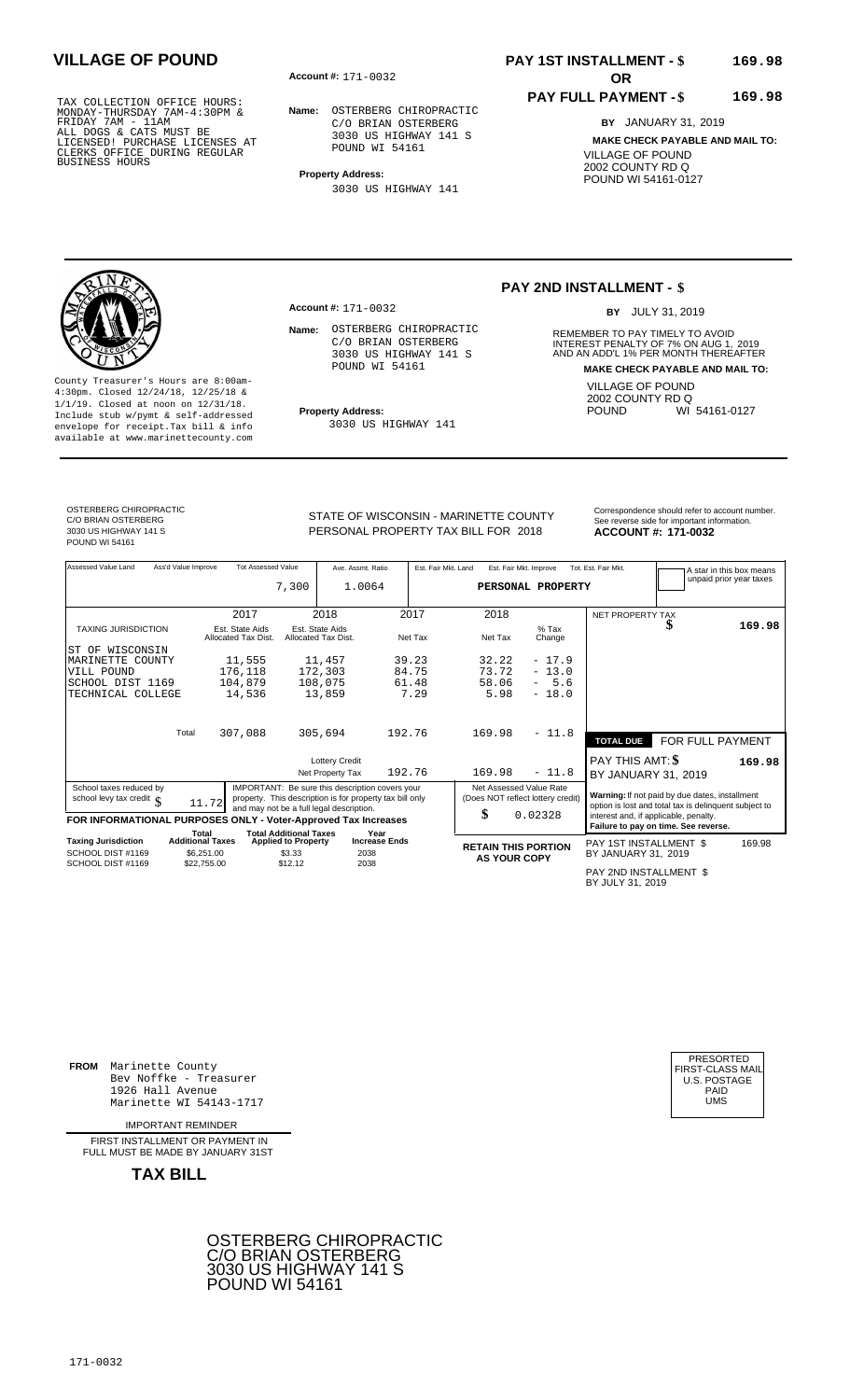**Account #: OR** 171-0057

**Name:** PATZ MACHINERY SALES C/O GORDON PATZ N5248 COUNTY ROAD P POUND WI 54161-9309

**Property Address:**

**Account #: 171-0057** 

Name: PATZ MACHINERY SALES C/O GORDON PATZ N5248 COUNTY ROAD P POUND WI 54161-9309

# **PAY 1ST INSTALLMENT - \$ VILLAGE OF POUND 11.65**

### **PAY FULL PAYMENT - \$**

**BY** JANUARY 31, 2019

**MAKE CHECK PAYABLE AND MAIL TO:** VILLAGE OF POUND 2002 COUNTY RD Q POUND WI 54161-0127

**11.65**

### **PAY 2ND INSTALLMENT - \$**

BY JULY 31, 2019

**Name:** REMEMBER TO PAY TIMELY TO AVOID INTEREST PENALTY OF 7% ON AUG 1, 2019<br>AND AN ADD'L 1% PER MONTH THEREAFTER **MAKE CHECK PAYABLE AND MAIL TO:** VILLAGE OF POUND 2002 COUNTY RD Q<br>POUND WI WI 54161-0127

County Treasurer's Hours are 8:00am-4:30pm. Closed 12/24/18, 12/25/18 & 1/1/19. Closed at noon on 12/31/18. **Property Address:** Include stub w/pymt & self-addressed envelope for receipt.Tax bill & info available at www.marinettecounty.com

PATZ MACHINERY SALES C/O GORDON PATZ N5248 COUNTY ROAD P POUND WI 54161-9309

PERSONAL PROPERTY TAX BILL FOR 2018

STATE OF WISCONSIN - MARINETTE COUNTY<br>See reverse side for important information **ACCOUNT #: 171-0057** 

| Assessed Value Land                                            | Ass'd Value Improve | <b>Tot Assessed Value</b>              | 500                                                         | Ave. Assmt. Ratio<br>1.0064                                                                                                                             |       | Est. Fair Mkt. Land | Est. Fair Mkt. Improve<br>PERSONAL PROPERTY                        |         |           | Tot. Est. Fair Mkt.                                                                                     |                  | A star in this box means<br>unpaid prior year taxes |
|----------------------------------------------------------------|---------------------|----------------------------------------|-------------------------------------------------------------|---------------------------------------------------------------------------------------------------------------------------------------------------------|-------|---------------------|--------------------------------------------------------------------|---------|-----------|---------------------------------------------------------------------------------------------------------|------------------|-----------------------------------------------------|
|                                                                |                     | 2017                                   |                                                             | 2018                                                                                                                                                    |       | 2017                | 2018                                                               |         |           | <b>NET PROPERTY TAX</b>                                                                                 |                  |                                                     |
| <b>TAXING JURISDICTION</b>                                     |                     | Est. State Aids<br>Allocated Tax Dist. |                                                             | Est. State Aids<br>Allocated Tax Dist.                                                                                                                  |       | Net Tax             | Net Tax                                                            | $%$ Tax | Change    |                                                                                                         | S                | 11.65                                               |
| ST OF WISCONSIN                                                |                     |                                        |                                                             |                                                                                                                                                         |       |                     |                                                                    |         |           |                                                                                                         |                  |                                                     |
| MARINETTE<br>COUNTY                                            |                     | 11,555                                 |                                                             | 11,457                                                                                                                                                  |       | 2.34                | 2.21                                                               |         | 5.6       |                                                                                                         |                  |                                                     |
| VILL POUND                                                     |                     | 176,118                                |                                                             | 172,303                                                                                                                                                 |       | 5.04                | 5.05                                                               |         | $\cdot$ 2 |                                                                                                         |                  |                                                     |
| SCHOOL DIST 1169                                               |                     | 104,879                                |                                                             | 108,075                                                                                                                                                 |       | 3.66                | 3.98                                                               |         | 8.7       |                                                                                                         |                  |                                                     |
| TECHNICAL COLLEGE                                              |                     | 14,536                                 |                                                             | 13,859                                                                                                                                                  |       | .43                 | .41                                                                |         | 4.7       |                                                                                                         |                  |                                                     |
|                                                                | Total               | 307,088                                |                                                             | 305,694                                                                                                                                                 | 11.47 |                     | 11.65                                                              |         | 1.6       | <b>TOTAL DUE</b>                                                                                        | FOR FULL PAYMENT |                                                     |
|                                                                |                     |                                        |                                                             | <b>Lottery Credit</b>                                                                                                                                   |       |                     |                                                                    |         |           | PAY THIS AMT: \$                                                                                        |                  | 11.65                                               |
|                                                                |                     |                                        |                                                             | Net Property Tax                                                                                                                                        | 11.47 |                     | 11.65                                                              |         | 1.6       | BY JANUARY 31, 2019                                                                                     |                  |                                                     |
| School taxes reduced by<br>school levy tax credit $\int$       |                     | .80                                    |                                                             | IMPORTANT: Be sure this description covers your<br>property. This description is for property tax bill only<br>and may not be a full legal description. |       |                     | Net Assessed Value Rate<br>(Does NOT reflect lottery credit)<br>\$ |         |           | Warning: If not paid by due dates, installment<br>option is lost and total tax is delinquent subject to |                  |                                                     |
| FOR INFORMATIONAL PURPOSES ONLY - Voter-Approved Tax Increases |                     |                                        |                                                             |                                                                                                                                                         |       |                     |                                                                    | 0.02328 |           | interest and, if applicable, penalty.<br>Failure to pay on time. See reverse.                           |                  |                                                     |
| Taxing Jurisdiction                                            |                     | Total<br><b>Additional Taxes</b>       | <b>Total Additional Taxes</b><br><b>Applied to Property</b> | Year<br><b>Increase Ends</b>                                                                                                                            |       |                     | <b>RETAIN THIS PORTION</b>                                         |         |           | PAY 1ST INSTALLMENT \$                                                                                  |                  | 11.65                                               |
| SCHOOL DIST #1169<br>SCHOOL DIST #1169                         |                     | \$6,251,00                             | \$.23<br>\$.83                                              | 2038<br>2038                                                                                                                                            |       |                     | <b>AS YOUR COPY</b>                                                |         |           | BY JANUARY 31, 2019                                                                                     |                  |                                                     |
|                                                                |                     | \$22,755.00                            |                                                             |                                                                                                                                                         |       |                     |                                                                    |         |           | PAY 2ND INSTALLMENT \$<br>BY JULY 31, 2019                                                              |                  |                                                     |

**FROM** Marinette County Bev Noffke - Treasurer (U.S. POSTAGE)<br>1926 Hall Avenue (U.S. POSTAGE)<br>Marinette WI 54143-1717 (UMS 1926 Hall Avenue PAID Marinette WI 54143-1717 UMS

IMPORTANT REMINDER

FIRST INSTALL MENT OR PAYMENT IN FULL MUST BE MADE BY JANUARY 31ST



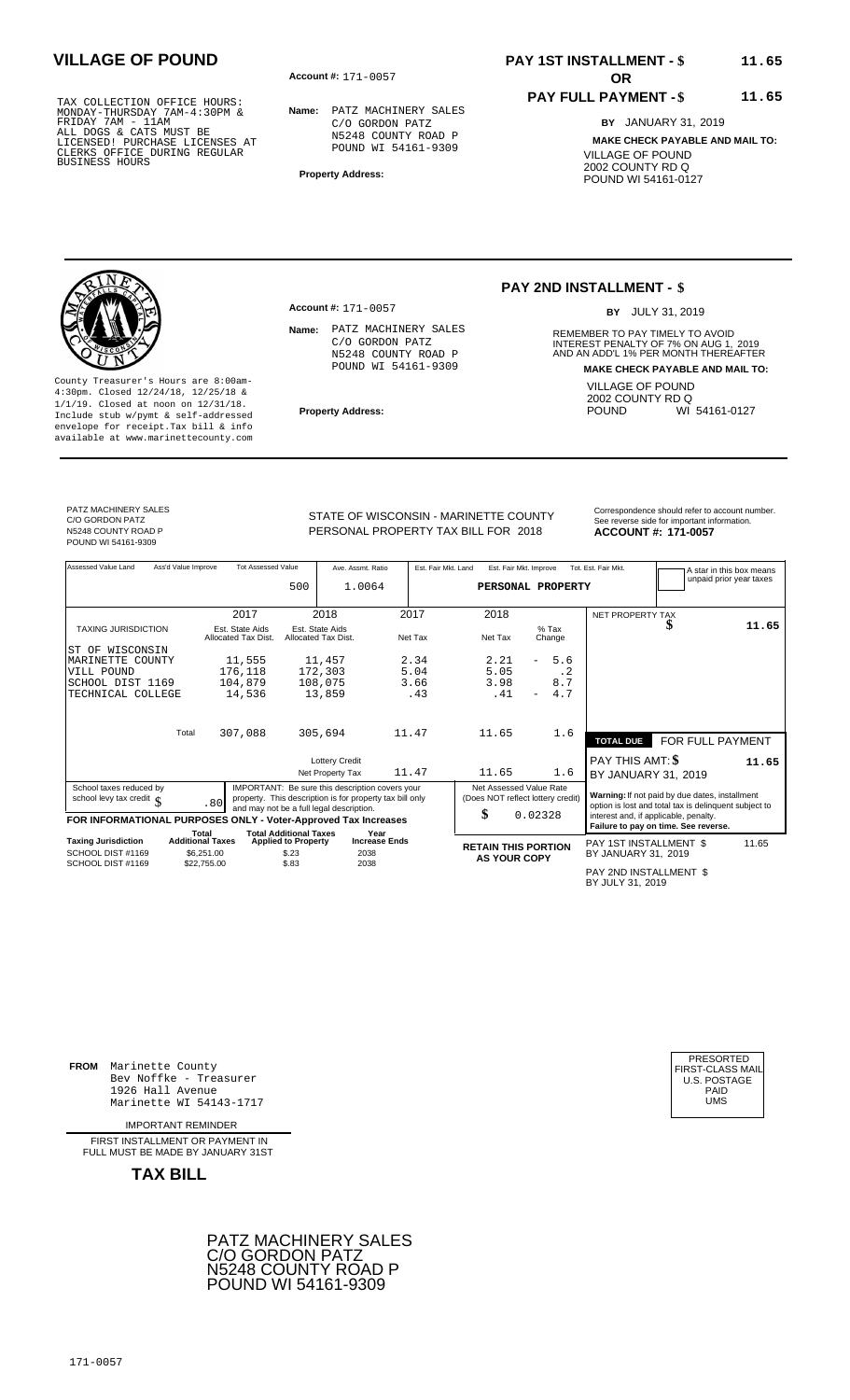**Account #: OR** 171-0080

**Name:** PITNEY BOWES INC # 110 5310 CYPRESS CENTER DR TAMPA FL 33609-1957

**Property Address:**

# **PAY 1ST INSTALLMENT - \$ VILLAGE OF POUND 9.32**

### **PAY FULL PAYMENT - \$ 9.32**

**BY** JANUARY 31, 2019 **MAKE CHECK PAYABLE AND MAIL TO:** VILLAGE OF POUND 2002 COUNTY RD Q POUND WI 54161-0127

# 110

5310 CYPRESS CENTER DR TAMPA FL 33609-1957

County Treasurer's Hours are 8:00am-4:30pm. Closed 12/24/18, 12/25/18 & 1/1/19. Closed at noon on 12/31/18. **Property Address:** Include stub w/pymt & self-addressed envelope for receipt.Tax bill & info available at www.marinettecounty.com

Name: PITNEY BOWES INC # 110

**Account #:** 171-0080

5310 CYPRESS CENTER DR TAMPA FL 33609-1957

### **PAY 2ND INSTALLMENT - \$**

BY JULY 31, 2019

**Name:** REMEMBER TO PAY TIMELY TO AVOID INTEREST PENALTY OF 7% ON AUG 1, 2019<br>AND AN ADD'L 1% PER MONTH THEREAFTER **MAKE CHECK PAYABLE AND MAIL TO:** VILLAGE OF POUND 2002 COUNTY RD Q<br>POUND WI WI 54161-0127

PITNEY BOWES INC

STATE OF WISCONSIN - MARINETTE COUNTY<br>See reverse side for important information PERSONAL PROPERTY TAX BILL FOR 2018

**ACCOUNT #: 171-0080** 

| Assessed Value Land                                            | Ass'd Value Improve              | <b>Tot Assessed Value</b>              | 400                                                         | Ave. Assmt. Ratio<br>1.0064                                                                                                                             |                      | Est. Fair Mkt. Land |                                                   | Est. Fair Mkt. Improve<br>PERSONAL PROPERTY                  | Tot. Est. Fair Mkt.                                                                                     |                  | A star in this box means<br>unpaid prior year taxes |
|----------------------------------------------------------------|----------------------------------|----------------------------------------|-------------------------------------------------------------|---------------------------------------------------------------------------------------------------------------------------------------------------------|----------------------|---------------------|---------------------------------------------------|--------------------------------------------------------------|---------------------------------------------------------------------------------------------------------|------------------|-----------------------------------------------------|
|                                                                |                                  | 2017                                   |                                                             | 2018                                                                                                                                                    |                      | 2017                | 2018                                              |                                                              | NET PROPERTY TAX                                                                                        |                  |                                                     |
| <b>TAXING JURISDICTION</b>                                     |                                  | Est. State Aids<br>Allocated Tax Dist. |                                                             | Est. State Aids<br>Allocated Tax Dist.                                                                                                                  |                      | Net Tax             | Net Tax                                           | $%$ Tax<br>Change                                            |                                                                                                         | J                | 9.32                                                |
| WISCONSIN<br>ST OF                                             |                                  |                                        |                                                             |                                                                                                                                                         |                      |                     |                                                   |                                                              |                                                                                                         |                  |                                                     |
| MARINETTE COUNTY                                               |                                  | 11,555                                 |                                                             | 11,457                                                                                                                                                  |                      | 2.80                | 1.77                                              | $-36.8$                                                      |                                                                                                         |                  |                                                     |
| VILL POUND                                                     |                                  | 176,118                                |                                                             | 172,303                                                                                                                                                 |                      | 6.05                | 4.04                                              | $-33.2$                                                      |                                                                                                         |                  |                                                     |
| SCHOOL DIST 1169                                               |                                  | 104,879                                |                                                             | 108,075                                                                                                                                                 |                      | 4.40                | 3.18                                              | $-27.7$                                                      |                                                                                                         |                  |                                                     |
| TECHNICAL COLLEGE                                              |                                  | 14,536                                 |                                                             | 13,859                                                                                                                                                  |                      | .52                 | .33                                               | $-36.5$                                                      |                                                                                                         |                  |                                                     |
|                                                                | Total                            | 307,088                                |                                                             | 305,694                                                                                                                                                 | 13.77                |                     | 9.32                                              | $-32.3$                                                      | <b>TOTAL DUE</b>                                                                                        | FOR FULL PAYMENT |                                                     |
|                                                                |                                  |                                        |                                                             | <b>Lottery Credit</b>                                                                                                                                   |                      |                     |                                                   |                                                              | PAY THIS AMT: \$                                                                                        |                  | 9.32                                                |
|                                                                |                                  |                                        |                                                             | Net Property Tax                                                                                                                                        | 13.77                |                     | 9.32                                              | $-32.3$                                                      | BY JANUARY 31, 2019                                                                                     |                  |                                                     |
| School taxes reduced by<br>school levy tax credit $\int$       |                                  | .64                                    |                                                             | IMPORTANT: Be sure this description covers your<br>property. This description is for property tax bill only<br>and may not be a full legal description. |                      |                     |                                                   | Net Assessed Value Rate<br>(Does NOT reflect lottery credit) | Warning: If not paid by due dates, installment<br>option is lost and total tax is delinquent subject to |                  |                                                     |
| FOR INFORMATIONAL PURPOSES ONLY - Voter-Approved Tax Increases |                                  |                                        |                                                             |                                                                                                                                                         |                      |                     | \$                                                | 0.02328                                                      | interest and, if applicable, penalty.<br>Failure to pay on time. See reverse.                           |                  |                                                     |
| <b>Taxing Jurisdiction</b>                                     | Total<br><b>Additional Taxes</b> |                                        | <b>Total Additional Taxes</b><br><b>Applied to Property</b> | Year                                                                                                                                                    | <b>Increase Ends</b> |                     |                                                   |                                                              | PAY 1ST INSTALLMENT \$                                                                                  |                  | 9.32                                                |
| SCHOOL DIST #1169                                              | \$6.251.00                       |                                        | \$.18                                                       | 2038                                                                                                                                                    |                      |                     | <b>RETAIN THIS PORTION</b><br><b>AS YOUR COPY</b> |                                                              | BY JANUARY 31, 2019                                                                                     |                  |                                                     |
| SCHOOL DIST #1169                                              | \$22,755.00                      |                                        | \$.66                                                       | 2038                                                                                                                                                    |                      |                     |                                                   |                                                              | PAY 2ND INSTALLMENT \$<br>BY JULY 31, 2019                                                              |                  |                                                     |

**FROM** Marinette County Bev Noffke - Treasurer 1926 Hall Avenue PAID Marinette WI 54143-1717 UMS

IMPORTANT REMINDER

FIRST INSTALLMENT OR PAYMENT IN FULL MUST BE MADE BY JANUARY 31ST

**TAX BILL**

PITNEY BOWES INC # 110 5310 CYPRESS CENTER DR TAMPA FL 33609-1957

| PRESORTED        |
|------------------|
| FIRST-CLASS MAIL |
| U.S. POSTAGE     |
| PAID             |
| UMS              |
|                  |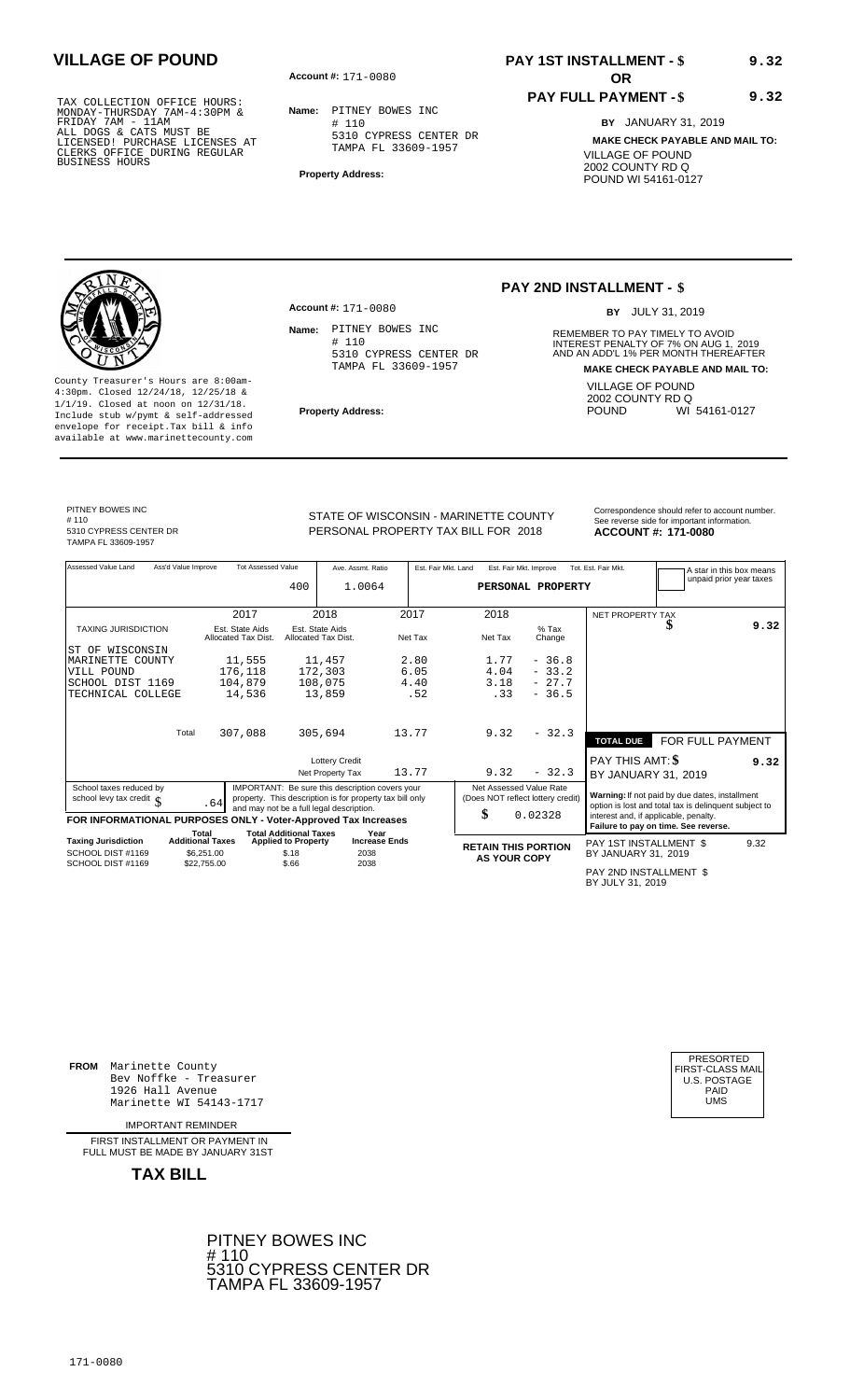**Account #: OR** 171-0020

**Name:** RIISER OIL CO INC R-STORE # 18 PO BOX 239 WAUSAU WI 54402-0239

**Property Address:**

4057 US HIGHWAY 141

### **PAY 1ST INSTALLMENT - \$ VILLAGE OF POUND 200.24**

### **PAY FULL PAYMENT - \$**

**BY** JANUARY 31, 2019

**200.24**

**MAKE CHECK PAYABLE AND MAIL TO:** VILLAGE OF POUND 2002 COUNTY RD Q POUND WI 54161-0127

County Treasurer's Hours are 8:00am-4:30pm. Closed 12/24/18, 12/25/18 & 1/1/19. Closed at noon on 12/31/18. **Property Address:** Include stub w/pymt & self-addressed envelope for receipt.Tax bill & info available at www.marinettecounty.com

**Account #:** 171-0020

Name: RIISER OIL CO INC R-STORE # 18 PO BOX 239 WAUSAU WI 54402-0239

4057 US HIGHWAY 141

### **PAY 2ND INSTALLMENT - \$**

BY JULY 31, 2019

**Name:** REMEMBER TO PAY TIMELY TO AVOID INTEREST PENALTY OF 7% ON AUG 1, 2019<br>AND AN ADD'L 1% PER MONTH THEREAFTER **MAKE CHECK PAYABLE AND MAIL TO:** VILLAGE OF POUND 2002 COUNTY RD Q<br>POUND WI WI 54161-0127

RIISER OIL CO INC R-STORE # 18 PO BOX 239 WAUSAU WI 54402-0239

PERSONAL PROPERTY TAX BILL FOR 2018

STATE OF WISCONSIN - MARINETTE COUNTY<br>See reverse side for important information **ACCOUNT #: 171-0020** 

| Assessed Value Land                                            | Ass'd Value Improve       | <b>Tot Assessed Value</b>              |                               | Ave. Assmt. Ratio                                                                                                                                       |                      | Est. Fair Mkt. Land | Est. Fair Mkt. Improve                                       |                   | Tot. Est. Fair Mkt.                        |                                                                                                         | A star in this box means |
|----------------------------------------------------------------|---------------------------|----------------------------------------|-------------------------------|---------------------------------------------------------------------------------------------------------------------------------------------------------|----------------------|---------------------|--------------------------------------------------------------|-------------------|--------------------------------------------|---------------------------------------------------------------------------------------------------------|--------------------------|
|                                                                |                           |                                        | 8,600                         | 1.0064                                                                                                                                                  |                      |                     | PERSONAL PROPERTY                                            |                   |                                            |                                                                                                         | unpaid prior year taxes  |
|                                                                |                           |                                        |                               |                                                                                                                                                         |                      |                     |                                                              |                   |                                            |                                                                                                         |                          |
|                                                                |                           | 2017                                   |                               | 2018                                                                                                                                                    |                      | 2017                | 2018                                                         |                   | NET PROPERTY TAX                           |                                                                                                         |                          |
| <b>TAXING JURISDICTION</b>                                     |                           | Est. State Aids<br>Allocated Tax Dist. |                               | Est. State Aids<br>Allocated Tax Dist.                                                                                                                  |                      | Net Tax             | Net Tax                                                      | $%$ Tax<br>Change |                                            |                                                                                                         | 200.24                   |
| ST OF WISCONSIN                                                |                           |                                        |                               |                                                                                                                                                         |                      |                     |                                                              |                   |                                            |                                                                                                         |                          |
| MARINETTE COUNTY                                               |                           | 11,555                                 |                               | 11,457                                                                                                                                                  |                      | 71.93               | 37.95                                                        | $-47.2$           |                                            |                                                                                                         |                          |
| VILL POUND                                                     |                           | 176,118                                |                               | 172,303                                                                                                                                                 | 155.38               |                     | 86.86                                                        | $-44.1$           |                                            |                                                                                                         |                          |
| SCHOOL DIST 1169                                               |                           | 104,879                                |                               | 108,075                                                                                                                                                 | 112.71               |                     | 68.39                                                        | $-39.3$           |                                            |                                                                                                         |                          |
| TECHNICAL COLLEGE                                              |                           | 14,536                                 |                               | 13,859                                                                                                                                                  |                      | 13.37               | 7.04                                                         | $-47.3$           |                                            |                                                                                                         |                          |
|                                                                | Total                     | 307,088                                |                               | 305,694                                                                                                                                                 | 353.39               |                     | 200.24                                                       | $-43.3$           |                                            |                                                                                                         |                          |
|                                                                |                           |                                        |                               |                                                                                                                                                         |                      |                     |                                                              |                   | <b>TOTAL DUE</b>                           | FOR FULL PAYMENT                                                                                        |                          |
|                                                                |                           |                                        |                               | <b>Lottery Credit</b>                                                                                                                                   |                      |                     |                                                              |                   | <b>PAY THIS AMT: \$</b>                    |                                                                                                         | 200.24                   |
|                                                                |                           |                                        |                               | Net Property Tax                                                                                                                                        | 353.39               |                     | 200.24                                                       | $-43.3$           | BY JANUARY 31, 2019                        |                                                                                                         |                          |
| School taxes reduced by<br>school levy tax credit $\int$       | 13.81                     |                                        |                               | IMPORTANT: Be sure this description covers your<br>property. This description is for property tax bill only<br>and may not be a full legal description. |                      |                     | Net Assessed Value Rate<br>(Does NOT reflect lottery credit) |                   |                                            | Warning: If not paid by due dates, installment<br>option is lost and total tax is delinquent subject to |                          |
| FOR INFORMATIONAL PURPOSES ONLY - Voter-Approved Tax Increases |                           |                                        |                               |                                                                                                                                                         |                      |                     | \$                                                           | 0.02328           | interest and, if applicable, penalty.      | Failure to pay on time. See reverse.                                                                    |                          |
|                                                                | Total                     |                                        | <b>Total Additional Taxes</b> |                                                                                                                                                         | Year                 |                     |                                                              |                   |                                            |                                                                                                         |                          |
| <b>Taxing Jurisdiction</b>                                     | <b>Additional Taxes</b>   |                                        | <b>Applied to Property</b>    |                                                                                                                                                         | <b>Increase Ends</b> |                     | <b>RETAIN THIS PORTION</b>                                   |                   | PAY 1ST INSTALLMENT \$                     |                                                                                                         | 200.24                   |
| SCHOOL DIST #1169<br>SCHOOL DIST #1169                         | \$6,251.00<br>\$22,755.00 |                                        | \$3.92<br>\$14.28             |                                                                                                                                                         | 2038<br>2038         |                     | <b>AS YOUR COPY</b>                                          |                   | BY JANUARY 31, 2019                        |                                                                                                         |                          |
|                                                                |                           |                                        |                               |                                                                                                                                                         |                      |                     |                                                              |                   | PAY 2ND INSTALLMENT \$<br>BY JULY 31, 2019 |                                                                                                         |                          |

**FROM** Marinette County Bev Noffke - Treasurer 1926 Hall Avenue PAID Marinette WI 54143-1717 UMS

IMPORTANT REMINDER

FIRST INSTALLMENT OR PAYMENT IN FULL MUST BE MADE BY JANUARY 31ST



| PRESORTED        |
|------------------|
| FIRST-CLASS MAIL |
| U.S. POSTAGE     |
| PAID             |
| UMS              |
|                  |
|                  |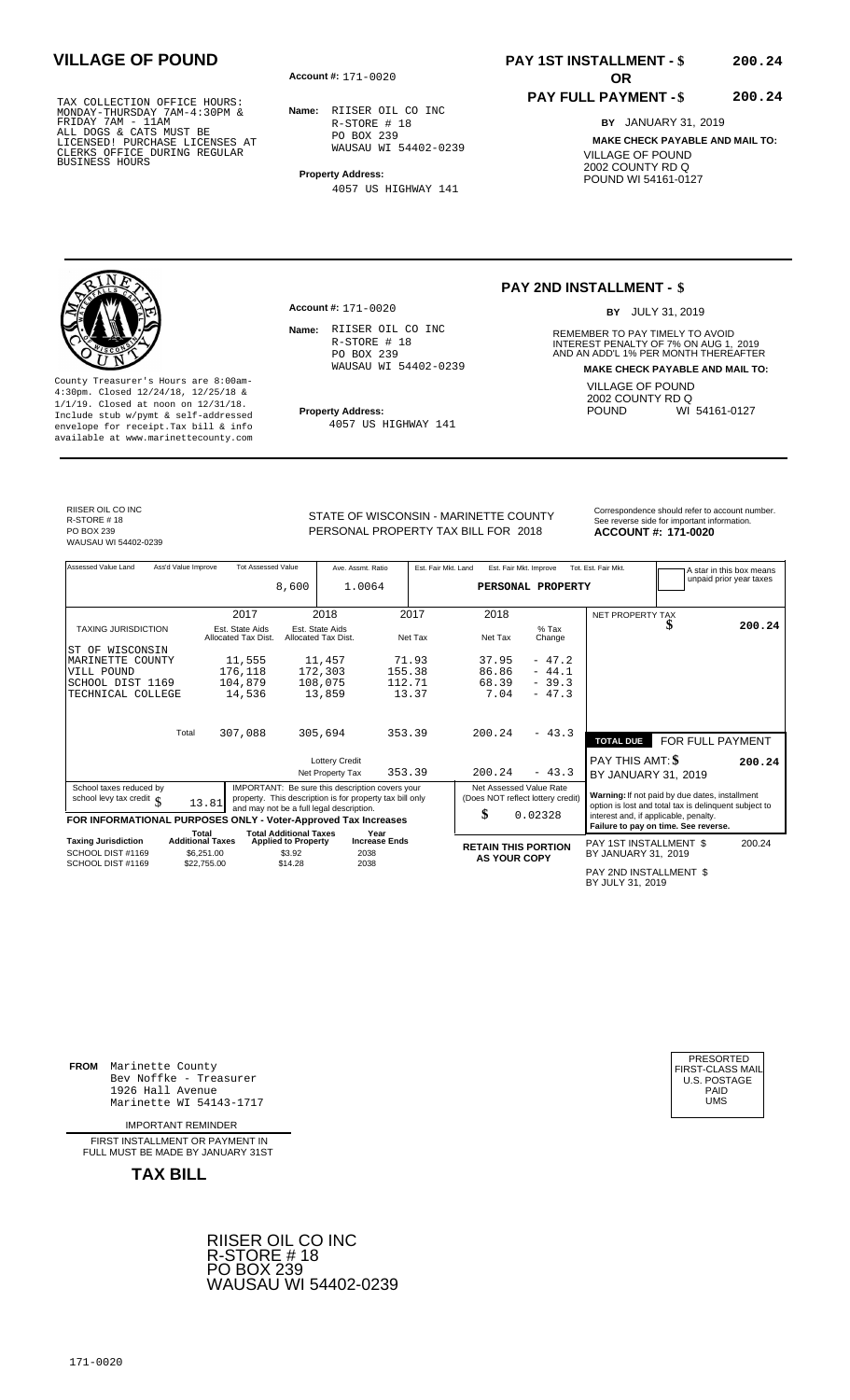**Account #: OR** 171-0061

**Name:** STARZER MEATS LLC C/O JIM STARZER 4067 CRESCENT LN POUND WI 54161-9739

**Property Address:** 4067 CRESCENT LN

**Account #:** 171-0061

Name: STARZER MEATS LLC C/O JIM STARZER 4067 CRESCENT LN POUND WI 54161-9739

4067 CRESCENT LN

# **PAY 1ST INSTALLMENT - \$** 840.57

### **PAY FULL PAYMENT - \$**

**840.57**

**BY** JANUARY 31, 2019 **MAKE CHECK PAYABLE AND MAIL TO:** VILLAGE OF POUND 2002 COUNTY RD Q POUND WI 54161-0127

### **PAY 2ND INSTALLMENT - \$**

BY JULY 31, 2019

**Name:** REMEMBER TO PAY TIMELY TO AVOID INTEREST PENALTY OF 7% ON AUG 1, 2019<br>AND AN ADD'L 1% PER MONTH THEREAFTER **MAKE CHECK PAYABLE AND MAIL TO:** VILLAGE OF POUND 2002 COUNTY RD Q<br>POUND WI WI 54161-0127

County Treasurer's Hours are 8:00am-4:30pm. Closed 12/24/18, 12/25/18 & 1/1/19. Closed at noon on 12/31/18. **Property Address:** Include stub w/pymt & self-addressed envelope for receipt.Tax bill & info available at www.marinettecounty.com

STARZER MEATS LLC C/O JIM STARZER 4067 CRESCENT LN POUND WI 54161-9739 STATE OF WISCONSIN - MARINETTE COUNTY<br>See reverse side for important information

PERSONAL PROPERTY TAX BILL FOR 2018

**ACCOUNT #: 171-0061** 

| Assessed Value Land                                            | Ass'd Value Improve |                                        | <b>Tot Assessed Value</b>                                   | Ave. Assmt. Ratio                      |                              | Est. Fair Mkt. Land | Est. Fair Mkt. Improve                            |                                 | Tot. Est. Fair Mkt.                        |                                                                                                         | A star in this box means |  |  |
|----------------------------------------------------------------|---------------------|----------------------------------------|-------------------------------------------------------------|----------------------------------------|------------------------------|---------------------|---------------------------------------------------|---------------------------------|--------------------------------------------|---------------------------------------------------------------------------------------------------------|--------------------------|--|--|
|                                                                |                     |                                        | 36,100                                                      | 1.0064                                 |                              |                     | PERSONAL PROPERTY                                 |                                 |                                            |                                                                                                         | unpaid prior year taxes  |  |  |
|                                                                |                     |                                        |                                                             |                                        |                              |                     |                                                   |                                 |                                            |                                                                                                         |                          |  |  |
|                                                                |                     | 2017                                   |                                                             | 2018                                   |                              | 2017                | 2018                                              |                                 | NET PROPERTY TAX                           |                                                                                                         |                          |  |  |
| <b>TAXING JURISDICTION</b>                                     |                     | Est. State Aids<br>Allocated Tax Dist. |                                                             | Est. State Aids<br>Allocated Tax Dist. |                              | Net Tax             | Net Tax                                           | $%$ Tax<br>Change               |                                            |                                                                                                         | 840.57                   |  |  |
| WISCONSIN<br>ST OF                                             |                     |                                        |                                                             |                                        |                              |                     |                                                   |                                 |                                            |                                                                                                         |                          |  |  |
| MARINETTE COUNTY                                               |                     | 11,555                                 |                                                             | 11,457                                 | 185.43                       |                     | 159.32                                            | $-14.1$                         |                                            |                                                                                                         |                          |  |  |
| VILL POUND                                                     |                     | 176,118                                |                                                             | 172,303                                |                              | 400.55              | 364.57                                            | 9.0<br>$\sim$                   |                                            |                                                                                                         |                          |  |  |
| SCHOOL DIST 1169                                               |                     | 104,879                                |                                                             | 108,075                                |                              | 290.56              | 287.11                                            | 1.2                             |                                            |                                                                                                         |                          |  |  |
| TECHNICAL COLLEGE                                              |                     | 14,536                                 |                                                             | 13,859                                 |                              | 34.47               | 29.57                                             | $-14.2$                         |                                            |                                                                                                         |                          |  |  |
|                                                                |                     |                                        |                                                             |                                        |                              |                     |                                                   |                                 |                                            |                                                                                                         |                          |  |  |
|                                                                | Total               | 307,088                                |                                                             | 305,694                                | 911.02                       |                     | 840.57                                            | 7.7<br>$\overline{\phantom{0}}$ |                                            |                                                                                                         |                          |  |  |
|                                                                |                     |                                        |                                                             |                                        |                              |                     |                                                   |                                 | <b>TOTAL DUE</b>                           | FOR FULL PAYMENT                                                                                        |                          |  |  |
|                                                                |                     |                                        |                                                             | <b>Lottery Credit</b>                  |                              |                     |                                                   |                                 | PAY THIS AMT: \$                           |                                                                                                         | 840.57                   |  |  |
|                                                                |                     |                                        |                                                             | Net Property Tax                       |                              | 911.02              | 840.57                                            | 7.7<br>$\overline{\phantom{0}}$ | BY JANUARY 31, 2019                        |                                                                                                         |                          |  |  |
| School taxes reduced by                                        |                     |                                        | IMPORTANT: Be sure this description covers your             |                                        |                              |                     | Net Assessed Value Rate                           |                                 |                                            |                                                                                                         |                          |  |  |
| school levy tax credit $\int$                                  |                     | 57.96                                  | property. This description is for property tax bill only    |                                        |                              |                     | (Does NOT reflect lottery credit)                 |                                 |                                            | Warning: If not paid by due dates, installment<br>option is lost and total tax is delinquent subject to |                          |  |  |
|                                                                |                     |                                        | and may not be a full legal description.                    |                                        |                              |                     | \$                                                | 0.02328                         | interest and, if applicable, penalty.      |                                                                                                         |                          |  |  |
| FOR INFORMATIONAL PURPOSES ONLY - Voter-Approved Tax Increases |                     |                                        |                                                             |                                        |                              |                     |                                                   |                                 |                                            | Failure to pay on time. See reverse.                                                                    |                          |  |  |
| <b>Taxing Jurisdiction</b>                                     |                     | Total<br><b>Additional Taxes</b>       | <b>Total Additional Taxes</b><br><b>Applied to Property</b> |                                        | Year<br><b>Increase Ends</b> |                     |                                                   |                                 | PAY 1ST INSTALLMENT \$                     |                                                                                                         | 840.57                   |  |  |
| SCHOOL DIST #1169                                              |                     | \$6,251.00                             | \$16.46                                                     | 2038                                   |                              |                     | <b>RETAIN THIS PORTION</b><br><b>AS YOUR COPY</b> |                                 | BY JANUARY 31, 2019                        |                                                                                                         |                          |  |  |
| SCHOOL DIST #1169                                              |                     | \$22,755.00                            | \$59.93                                                     | 2038                                   |                              |                     |                                                   |                                 |                                            |                                                                                                         |                          |  |  |
|                                                                |                     |                                        |                                                             |                                        |                              |                     |                                                   |                                 | PAY 2ND INSTALLMENT \$<br>BY JULY 31, 2019 |                                                                                                         |                          |  |  |

**FROM** Marinette County Bev Noffke - Treasurer 1926 Hall Avenue PAID Marinette WI 54143-1717 UMS

IMPORTANT REMINDER

FIRST INSTALL MENT OR PAYMENT IN FULL MUST BE MADE BY JANUARY 31ST

**TAX BILL**



| PRESORTED<br>FIRST-CLASS MAIL<br><b>U.S. POSTAGE</b> |
|------------------------------------------------------|
| PAID                                                 |
| UMS                                                  |
|                                                      |

171-0061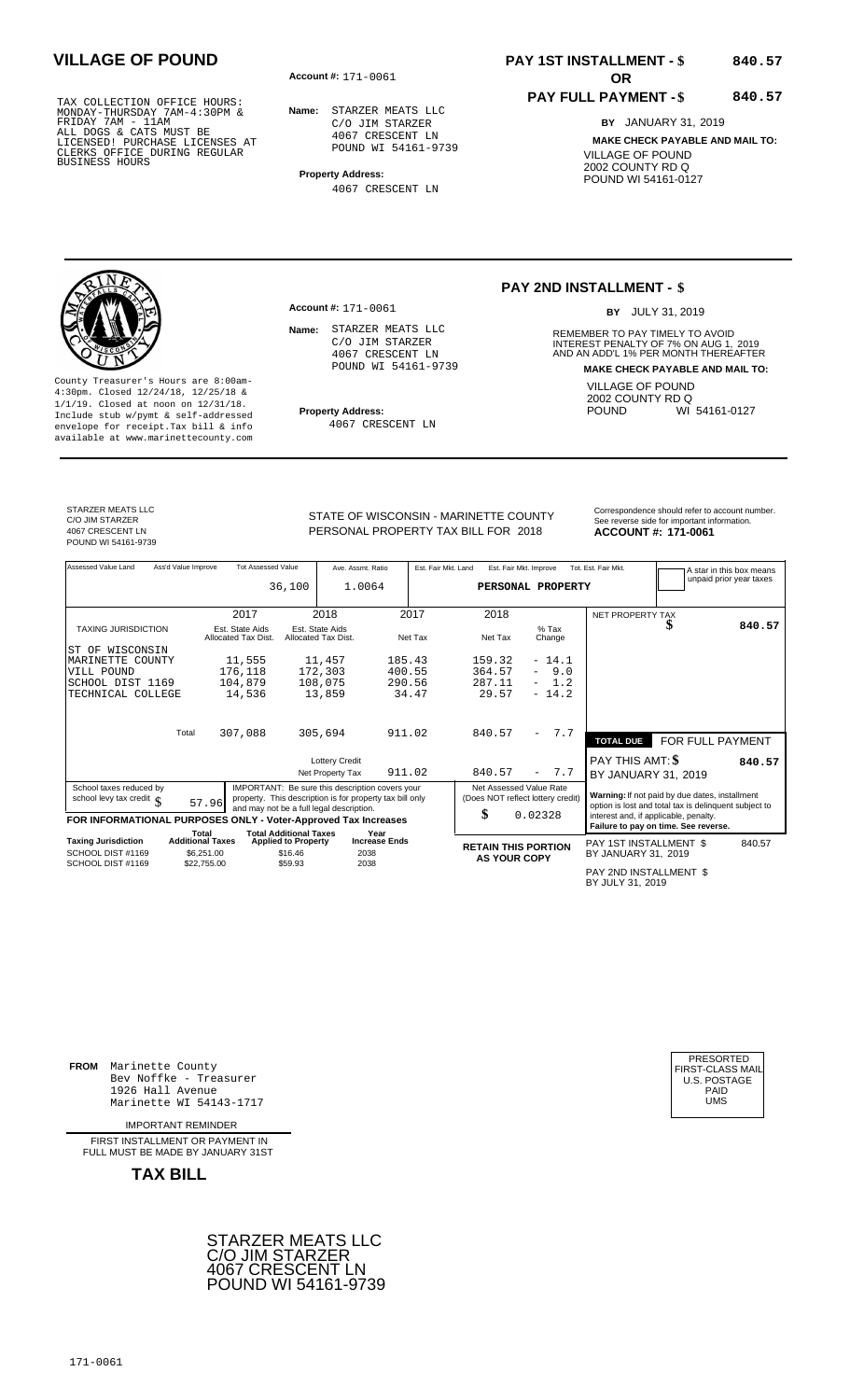**Account #: OR** 171-0065

**Name:** THE PLAYERS CLUB C/O JOHN ADAMSKI N5198 43RD RD POUND WI 54161-9203

**Property Address:** 4071 CRESCENT LN

**Account #:** 171-0065

Name: THE PLAYERS CLUB C/O JOHN ADAMSKI N5198 43RD RD POUND WI 54161-9203

# **PAY 1ST INSTALLMENT - \$ VILLAGE OF POUND 41.91**

### **PAY FULL PAYMENT - \$ 41.91**

**BY** JANUARY 31, 2019 **MAKE CHECK PAYABLE AND MAIL TO:** VILLAGE OF POUND 2002 COUNTY RD Q POUND WI 54161-0127

### **PAY 2ND INSTALLMENT - \$**

BY JULY 31, 2019

**Name:** REMEMBER TO PAY TIMELY TO AVOID INTEREST PENALTY OF 7% ON AUG 1, 2019<br>AND AN ADD'L 1% PER MONTH THEREAFTER **MAKE CHECK PAYABLE AND MAIL TO:** VILLAGE OF POUND 2002 COUNTY RD Q<br>POUND WI WI 54161-0127

County Treasurer's Hours are 8:00am-4:30pm. Closed 12/24/18, 12/25/18 & 1/1/19. Closed at noon on 12/31/18. **Property Address:** Include stub w/pymt & self-addressed envelope for receipt.Tax bill & info available at www.marinettecounty.com

4071 CRESCENT LN

THE PLAYERS CLUB C/O JOHN ADAMSKI N5198 43RD RD POUND WI 54161-9203

PERSONAL PROPERTY TAX BILL FOR 2018

STATE OF WISCONSIN - MARINETTE COUNTY<br>See reverse side for important information **ACCOUNT #: 171-0065** 

| Assessed Value Land                                            | Ass'd Value Improve | <b>Tot Assessed Value</b>              |                                                             | Ave. Assmt. Ratio                                        |         | Est. Fair Mkt. Land | Est. Fair Mkt. Improve     |                                   | Tot. Est. Fair Mkt.                        |                                                       | A star in this box means<br>unpaid prior year taxes |
|----------------------------------------------------------------|---------------------|----------------------------------------|-------------------------------------------------------------|----------------------------------------------------------|---------|---------------------|----------------------------|-----------------------------------|--------------------------------------------|-------------------------------------------------------|-----------------------------------------------------|
|                                                                |                     |                                        | 1,800                                                       | 1.0064                                                   |         |                     |                            | PERSONAL PROPERTY                 |                                            |                                                       |                                                     |
|                                                                |                     |                                        |                                                             |                                                          |         |                     |                            |                                   |                                            |                                                       |                                                     |
|                                                                |                     | 2017                                   |                                                             | 2018                                                     | 2017    |                     | 2018                       |                                   | NET PROPERTY TAX                           |                                                       |                                                     |
| <b>TAXING JURISDICTION</b>                                     |                     | Est. State Aids<br>Allocated Tax Dist. |                                                             | Est. State Aids<br>Allocated Tax Dist.                   | Net Tax |                     | Net Tax                    | $%$ Tax<br>Change                 |                                            |                                                       | 41.91                                               |
| ST OF WISCONSIN                                                |                     |                                        |                                                             |                                                          |         |                     |                            |                                   |                                            |                                                       |                                                     |
| MARINETTE COUNTY                                               |                     | 11,555                                 |                                                             | 11,457                                                   | 7.94    |                     | 7.94                       |                                   |                                            |                                                       |                                                     |
| VILL POUND                                                     |                     | 176,118                                |                                                             | 172,303                                                  | 17.15   |                     | 18.18                      | 6.0                               |                                            |                                                       |                                                     |
| SCHOOL DIST 1169                                               |                     | 104,879                                |                                                             | 108,075                                                  | 12.44   |                     | 14.32                      | 15.1                              |                                            |                                                       |                                                     |
| TECHNICAL COLLEGE                                              |                     | 14,536                                 |                                                             | 13,859                                                   | 1.48    |                     | 1.47                       | . 7                               |                                            |                                                       |                                                     |
|                                                                | Total               | 307,088                                |                                                             | 305,694                                                  | 39.01   |                     | 41.91                      | 7.4                               |                                            |                                                       |                                                     |
|                                                                |                     |                                        |                                                             |                                                          |         |                     |                            |                                   | <b>TOTAL DUE</b>                           | FOR FULL PAYMENT                                      |                                                     |
|                                                                |                     |                                        |                                                             | <b>Lottery Credit</b>                                    |         |                     |                            |                                   | PAY THIS AMT: \$                           |                                                       | 41.91                                               |
|                                                                |                     |                                        |                                                             | Net Property Tax                                         | 39.01   |                     | 41.91                      | 7.4                               | BY JANUARY 31, 2019                        |                                                       |                                                     |
| School taxes reduced by                                        |                     |                                        |                                                             | IMPORTANT: Be sure this description covers your          |         |                     | Net Assessed Value Rate    |                                   |                                            | Warning: If not paid by due dates, installment        |                                                     |
| school levy tax credit $\int$                                  |                     | 2.89                                   |                                                             | property. This description is for property tax bill only |         |                     |                            | (Does NOT reflect lottery credit) |                                            | option is lost and total tax is delinquent subject to |                                                     |
| FOR INFORMATIONAL PURPOSES ONLY - Voter-Approved Tax Increases |                     |                                        |                                                             | and may not be a full legal description.                 |         |                     | \$                         | 0.02328                           | interest and, if applicable, penalty.      | Failure to pay on time. See reverse.                  |                                                     |
| <b>Taxing Jurisdiction</b>                                     |                     | Total<br><b>Additional Taxes</b>       | <b>Total Additional Taxes</b><br><b>Applied to Property</b> | Year<br><b>Increase Ends</b>                             |         |                     |                            |                                   |                                            |                                                       |                                                     |
| SCHOOL DIST #1169                                              |                     | \$6,251.00                             | \$.82                                                       | 2038                                                     |         |                     | <b>RETAIN THIS PORTION</b> |                                   | PAY 1ST INSTALLMENT \$                     |                                                       | 41.91                                               |
| SCHOOL DIST #1169                                              |                     | \$22,755.00                            | \$2.99                                                      | 2038                                                     |         |                     | <b>AS YOUR COPY</b>        |                                   | BY JANUARY 31, 2019                        |                                                       |                                                     |
|                                                                |                     |                                        |                                                             |                                                          |         |                     |                            |                                   | PAY 2ND INSTALLMENT \$<br>BY JULY 31, 2019 |                                                       |                                                     |

**FROM** Marinette County Bev Noffke - Treasurer 1926 Hall Avenue PAID Marinette WI 54143-1717 UMS

IMPORTANT REMINDER

FIRST INSTALL MENT OR PAYMENT IN FULL MUST BE MADE BY JANUARY 31ST



| PRESORTED<br>FIRST-CLASS MAIL<br><b>U.S. POSTAGE</b><br>PAID<br>UMS |
|---------------------------------------------------------------------|
|---------------------------------------------------------------------|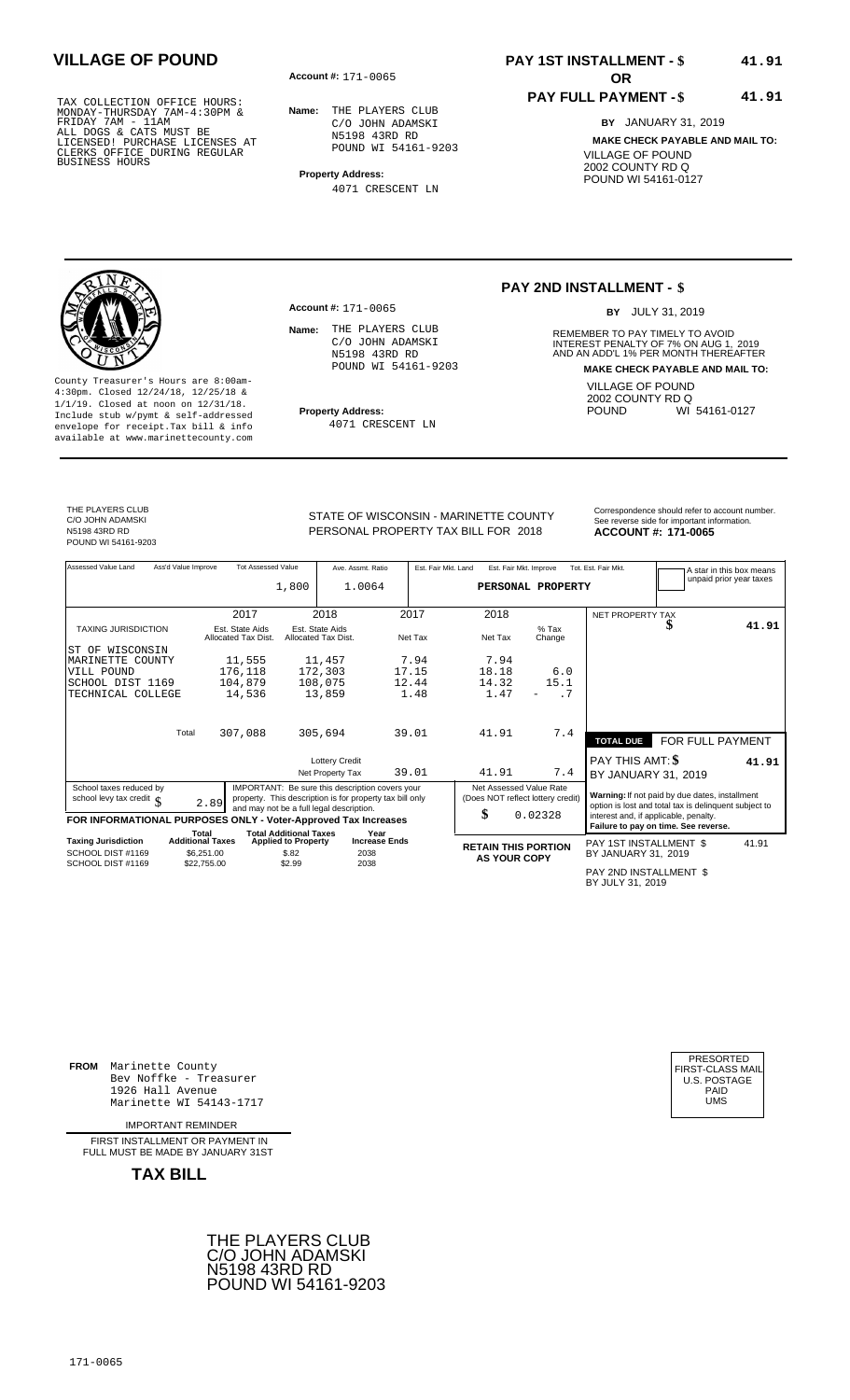**Account #: OR** 171-0073

**Name:** TOWN & COMMUNITY INSURANCE C/O TYLER GROSS PO BOX 17 POUND WI 54161-0017

**Property Address:** 509 ALMA ST

## **PAY 1ST INSTALLMENT - \$ VILLAGE OF POUND 46.57**

### **PAY FULL PAYMENT - \$**

**46.57**

**BY** JANUARY 31, 2019 **MAKE CHECK PAYABLE AND MAIL TO:** VILLAGE OF POUND 2002 COUNTY RD Q POUND WI 54161-0127

County Treasurer's Hours are 8:00am-4:30pm. Closed 12/24/18, 12/25/18 & 1/1/19. Closed at noon on 12/31/18. **Property Address:** Include stub w/pymt & self-addressed envelope for receipt.Tax bill & info available at www.marinettecounty.com

**Account #:** 171-0073

Name: TOWN & COMMUNITY INSURANCE<br>REMEMBER TO PAY TIMELY TO AVOID C/O TYLER GROSS PO BOX 17 POUND WI 54161-0017

509 ALMA ST

### **PAY 2ND INSTALLMENT - \$**

BY JULY 31, 2019

INTEREST PENALTY OF 7% ON AUG 1, 2019<br>AND AN ADD'L 1% PER MONTH THEREAFTER **MAKE CHECK PAYABLE AND MAIL TO:** VILLAGE OF POUND 2002 COUNTY RD Q<br>POUND WI WI 54161-0127

TOWN & COMMUNITY INSURANCE C/O TYLER GROSS PO BOX 17 POUND WI 54161-0017

PERSONAL PROPERTY TAX BILL FOR 2018

STATE OF WISCONSIN - MARINETTE COUNTY<br>See reverse side for important information **ACCOUNT #: 171-0073** 

| Assessed Value Land                                            | Ass'd Value Improve                   | <b>Tot Assessed Value</b>              | 2,000                               | Ave. Assmt. Ratio<br>1.0064                                                                                                                             |                      | Est. Fair Mkt. Land | Est. Fair Mkt. Improve<br>PERSONAL PROPERTY                  |                   |     | Tot. Est. Fair Mkt.                                                                                     | A star in this box means<br>unpaid prior year taxes |       |
|----------------------------------------------------------------|---------------------------------------|----------------------------------------|-------------------------------------|---------------------------------------------------------------------------------------------------------------------------------------------------------|----------------------|---------------------|--------------------------------------------------------------|-------------------|-----|---------------------------------------------------------------------------------------------------------|-----------------------------------------------------|-------|
|                                                                |                                       | 2017                                   |                                     | 2018                                                                                                                                                    |                      | 2017                | 2018                                                         |                   |     | NET PROPERTY TAX                                                                                        |                                                     |       |
| <b>TAXING JURISDICTION</b>                                     |                                       | Est. State Aids<br>Allocated Tax Dist. |                                     | Est. State Aids<br>Allocated Tax Dist.                                                                                                                  |                      | Net Tax             | Net Tax                                                      | $%$ Tax<br>Change |     |                                                                                                         |                                                     | 46.57 |
| WISCONSIN<br>ST OF                                             |                                       |                                        |                                     |                                                                                                                                                         |                      |                     |                                                              |                   |     |                                                                                                         |                                                     |       |
| MARINETTE COUNTY                                               |                                       | 11,555                                 |                                     | 11,457                                                                                                                                                  |                      | 10.28               | 8.83                                                         | $-14.1$           |     |                                                                                                         |                                                     |       |
| VILL POUND                                                     |                                       | 176,118                                |                                     | 172,303                                                                                                                                                 |                      | 22.20               | 20.19                                                        |                   | 9.1 |                                                                                                         |                                                     |       |
| SCHOOL DIST 1169                                               |                                       | 104,879                                |                                     | 108,075                                                                                                                                                 |                      | 16.10               | 15.91                                                        | $-1.2$            |     |                                                                                                         |                                                     |       |
| TECHNICAL COLLEGE                                              |                                       | 14,536                                 |                                     | 13,859                                                                                                                                                  |                      | 1.91                | 1.64                                                         | $-14.1$           |     |                                                                                                         |                                                     |       |
|                                                                | Total                                 | 307,088                                |                                     | 305,694                                                                                                                                                 |                      | 50.48               | 46.57                                                        |                   | 7.7 | <b>TOTAL DUE</b>                                                                                        | FOR FULL PAYMENT                                    |       |
|                                                                |                                       |                                        |                                     | <b>Lottery Credit</b>                                                                                                                                   |                      |                     |                                                              |                   |     | PAY THIS AMT: \$                                                                                        |                                                     | 46.57 |
|                                                                |                                       |                                        |                                     | Net Property Tax                                                                                                                                        |                      | 50.48               | 46.57                                                        | $\sim$            | 7.7 | BY JANUARY 31, 2019                                                                                     |                                                     |       |
| School taxes reduced by<br>school levy tax credit $\int$       | 3.21                                  |                                        |                                     | IMPORTANT: Be sure this description covers your<br>property. This description is for property tax bill only<br>and may not be a full legal description. |                      |                     | Net Assessed Value Rate<br>(Does NOT reflect lottery credit) |                   |     | Warning: If not paid by due dates, installment<br>option is lost and total tax is delinquent subject to |                                                     |       |
| FOR INFORMATIONAL PURPOSES ONLY - Voter-Approved Tax Increases | Total                                 |                                        | <b>Total Additional Taxes</b>       |                                                                                                                                                         | Year                 |                     | \$                                                           | 0.02328           |     | interest and, if applicable, penalty.<br>Failure to pay on time. See reverse.                           |                                                     |       |
| <b>Taxing Jurisdiction</b><br>SCHOOL DIST #1169                | <b>Additional Taxes</b><br>\$6,251,00 |                                        | <b>Applied to Property</b><br>\$.91 | 2038                                                                                                                                                    | <b>Increase Ends</b> |                     | <b>RETAIN THIS PORTION</b><br><b>AS YOUR COPY</b>            |                   |     | PAY 1ST INSTALLMENT \$<br>BY JANUARY 31, 2019                                                           |                                                     | 46.57 |
| SCHOOL DIST #1169                                              | \$22,755.00                           |                                        | \$3.32                              | 2038                                                                                                                                                    |                      |                     |                                                              |                   |     | DAV OND INCTALLMENT C                                                                                   |                                                     |       |

PAY 2ND INSTALLMENT \$ BY JULY 31, 2019

**FROM** Marinette County Bev Noffke - Treasurer (U.S. POSTAGE)<br>1926 Hall Avenue (U.S. POSTAGE)<br>Marinette WI 54143-1717 (U.S. POSTAGE) 1926 Hall Avenue PAID Marinette WI 54143-1717 UMS

IMPORTANT REMINDER

FIRST INSTALL MENT OR PAYMENT IN FULL MUST BE MADE BY JANUARY 31ST